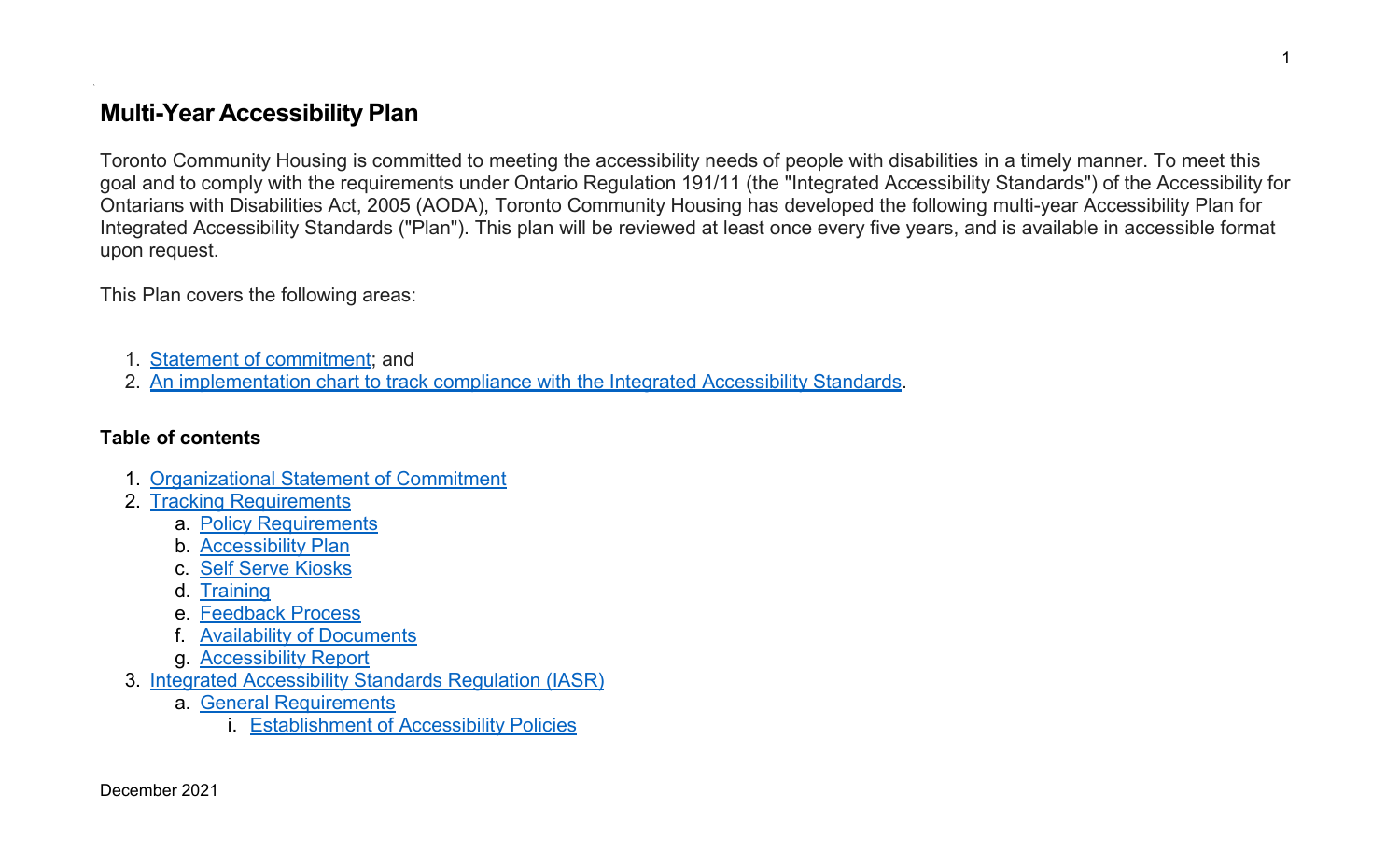- ii. [Accessibility](#page-8-0) Plans (IASR Section 4)
- iii. Training (IASR Section 7)
- b. Information and [Communications](#page-9-0) Standards
	- i. [Feedback](#page-9-1) (IASR Section 11)
	- ii. Accessible Formats and Communications Supports (IASR Section 12)
	- iii. [Emergency](#page-11-0) Procedure, Plans or Public Safety Information (IASR Section 13)
	- iv. Accessible Website and Web Content (IASR Section 14)
- c. [Employment Standards](#page-13-0)
	- i. Recruitment [General \(IASR](#page-13-1) Section 22)
	- ii. Recruitment, Assessment or Selection [Process \(IASR](#page-13-2) Section 23)
	- iii. Notice [to Successful Applicants](#page-14-0) (IASR Section 24)
	- iv. Informing [Employees of](#page-14-1) Supports (IASR Section 25)
	- v. Accessible Formats and Communications Supports for [Employees \(IASR](#page-15-0) Section 26)
	- vi. Workplace [Emergency](#page-16-0) Response Information (IASR Section 27)
	- vii. Documented Individual [Accommodation](#page-17-0) Plan (IASR Section 28)
	- viii. Return to Work [Process](#page-20-0) (IASR Section 29)
	- ix. Performance [Management](#page-21-0) (IASR Section 30)
	- x. Career Development [and Advancement](#page-21-1) (IASR Section 31)
	- xi. [Redeployment \(IASR](#page-22-0) Section 32)
- d. Design of Public [Spaces Standards](#page-23-0)
	- i. Design of Public [Spaces Standards](#page-23-1)
- 4. [Accessibility](#page-24-0) Plan
	- a. [Accessibility](#page-24-1) Plan (IASR Subsection 80(44))
- 5. [Compliance](#page-23-0) Reporting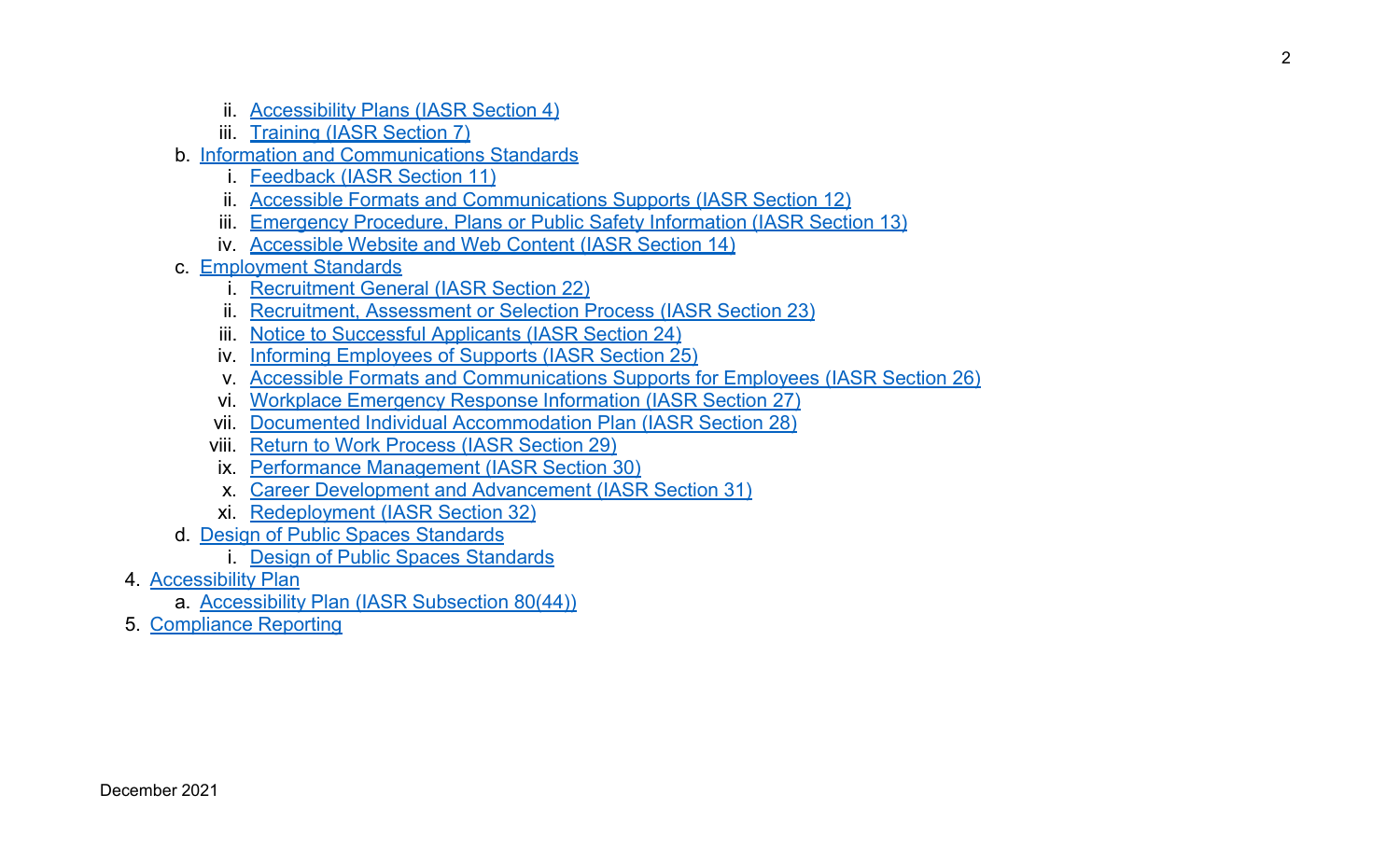### <span id="page-2-0"></span>**Organizational Statement of Commitment**

Toronto Community Housing is committed to providing an inclusive environment to residents and employees with disabilities in accordance with the core principles of accommodation, dignity, independence, integration and equal opportunity outlined in the Accessibility for Ontarians with Disabilities Act, 2005, the Ontario Human Rights Code 1990 and the complimentary legislation of the Integrated Accessibility Standards Regulation (Ontario Reg. 191/11) (IASR), Accessibility Standards for Customer Service (Ontario Reg. 429/07), Employment Standards Act (2000), and the Ontario Building Code (Ontario Reg. 332/12). Toronto Community Housing recognizes the need to identify and remove barriers faced by people with disabilities, and will achieve greater accessibility by aligning with a culture that recognizes the dignity and worth of every individual.

### <span id="page-2-1"></span>**TRACKING REQUIREMENTS:**

<span id="page-2-2"></span>

| <b>AODA Requirements</b>                                         | <b>Implementation Status</b>                                                                                                                         | <b>Comments</b>                                                                    |
|------------------------------------------------------------------|------------------------------------------------------------------------------------------------------------------------------------------------------|------------------------------------------------------------------------------------|
| <b>3.(1) Policy Requirements</b><br>Development of Accessibility | <b>CURRENTLY COMPLIANT</b><br>• Accessible Customer Service Policy, Accessibility                                                                    | <b>MOVING FORWARD:</b><br>These policies will be                                   |
| Policies and Statement of<br><b>Organizational Commitment</b>    | Policy and Accessible Built Environment Policy are<br>available online and made available to the public<br>and in an accessible format upon request. | reviewed based on TCHC's<br>internal review process that<br>are more frequent than |
| Deadline: January 1, 2026                                        |                                                                                                                                                      | legislative requirements.                                                          |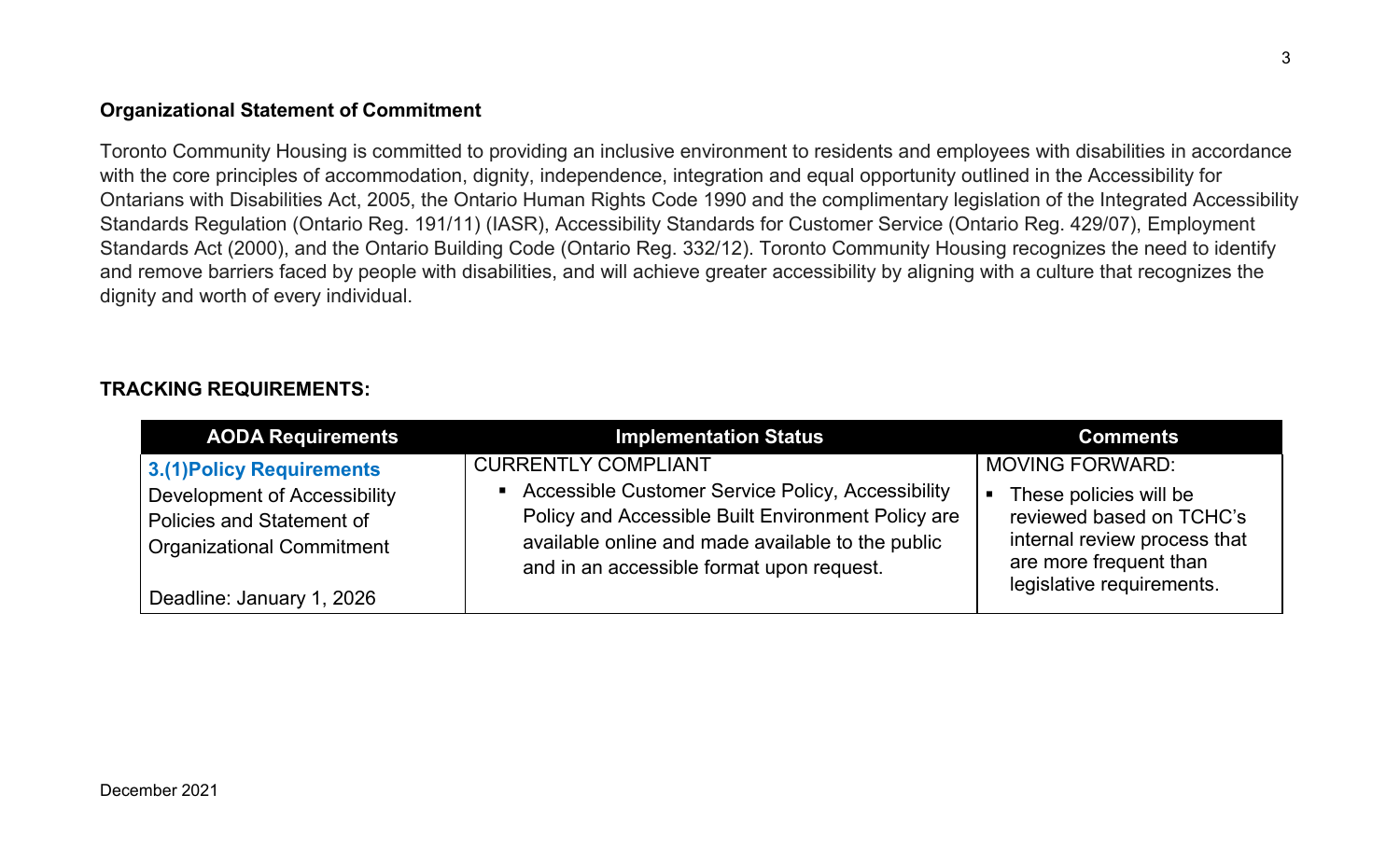<span id="page-3-0"></span>

| <b>AODA Requirements</b>                               | <b>Implementation Status</b>                                                                                                                                                                                                                                                                                                                                      | <b>Comments</b>                                                                                                                                                                        |
|--------------------------------------------------------|-------------------------------------------------------------------------------------------------------------------------------------------------------------------------------------------------------------------------------------------------------------------------------------------------------------------------------------------------------------------|----------------------------------------------------------------------------------------------------------------------------------------------------------------------------------------|
| 4. (1) Accessibility Plan<br>Deadline: January 1, 2026 | <b>CURRENTLY COMPLIANT</b><br>The 2017 Multiyear Accessibility Plan is posted on our<br>website and in an accessible format in December<br>2017.<br>This has once again been updated and placed on the<br>website by the end of 2021.                                                                                                                             | <b>MOVING FORWARD:</b><br><b>This Multiyear Accessibility</b><br>Plan will be made available<br>online by December 31, 2021<br>in an accessible format, and<br>reviewed every 5 years. |
| 6. (1)Self Serve Kiosks<br>Deadline: January 1, 2026   | <b>CURRENTLY COMPLIANT</b><br>Majority of our pay and display visitor parking<br>machines are installed in parking lots and are<br>operated by Toronto Parking Authority.<br>Existing Kiosks are found inlaundry rooms and<br>small parking facilities are currently compliant.<br>Vendors that manage facilities have to comply with<br>accessibility standards. | <b>MOVING FORWARD:</b><br>In the process of ordering<br>П<br>wireless debit machines for<br>all Tenant Service Hubs as<br>they open.                                                   |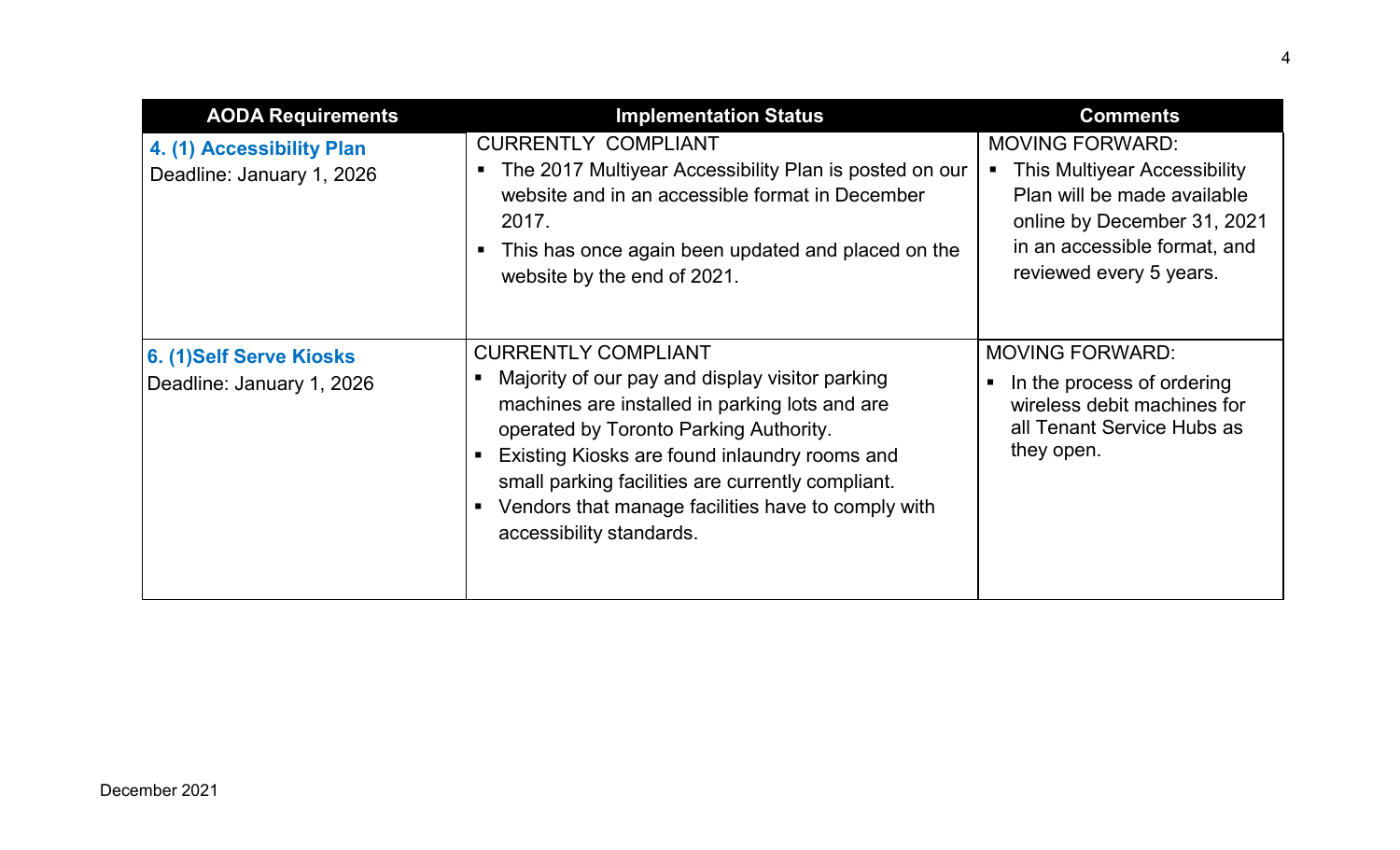<span id="page-4-0"></span>

| <b>AODA Requirements</b>                                                                                                                                                                                                                                  | <b>Implementation Status</b>                                                                                                                                                                                                                                                                                                                                                                                      | <b>Comments</b>                                                                                                                                                                                          |
|-----------------------------------------------------------------------------------------------------------------------------------------------------------------------------------------------------------------------------------------------------------|-------------------------------------------------------------------------------------------------------------------------------------------------------------------------------------------------------------------------------------------------------------------------------------------------------------------------------------------------------------------------------------------------------------------|----------------------------------------------------------------------------------------------------------------------------------------------------------------------------------------------------------|
| $7. (1)$ Training<br>Training is provided on the<br>requirements of the accessibility<br>standards referred to in this<br>Regulation and on the Ontario<br>Human Rights Code as it pertains<br>to persons with disabilities.<br>Deadline: January 1, 2026 | <b>COMPLETED</b><br>Training on AODA and Human Rights Codewere<br>provided to all staff by the end of 2014.<br>In-person training completed with all staff in 2016<br>$\blacksquare$<br>and 2017.<br>• All new employees currently receive AODA and<br>Human RightsCode training as part of general<br>orientation.<br>The Declaration of Compliance<br>$\bullet$<br>includesrequirements of AODA<br>legislation. | <b>MOVING FORWARD:</b><br>Online training modules for<br>AODA, Human Rights Code<br>and Diversity will be<br>developed and launched on<br>the TCHC internal learning<br>management system by Q4<br>2021. |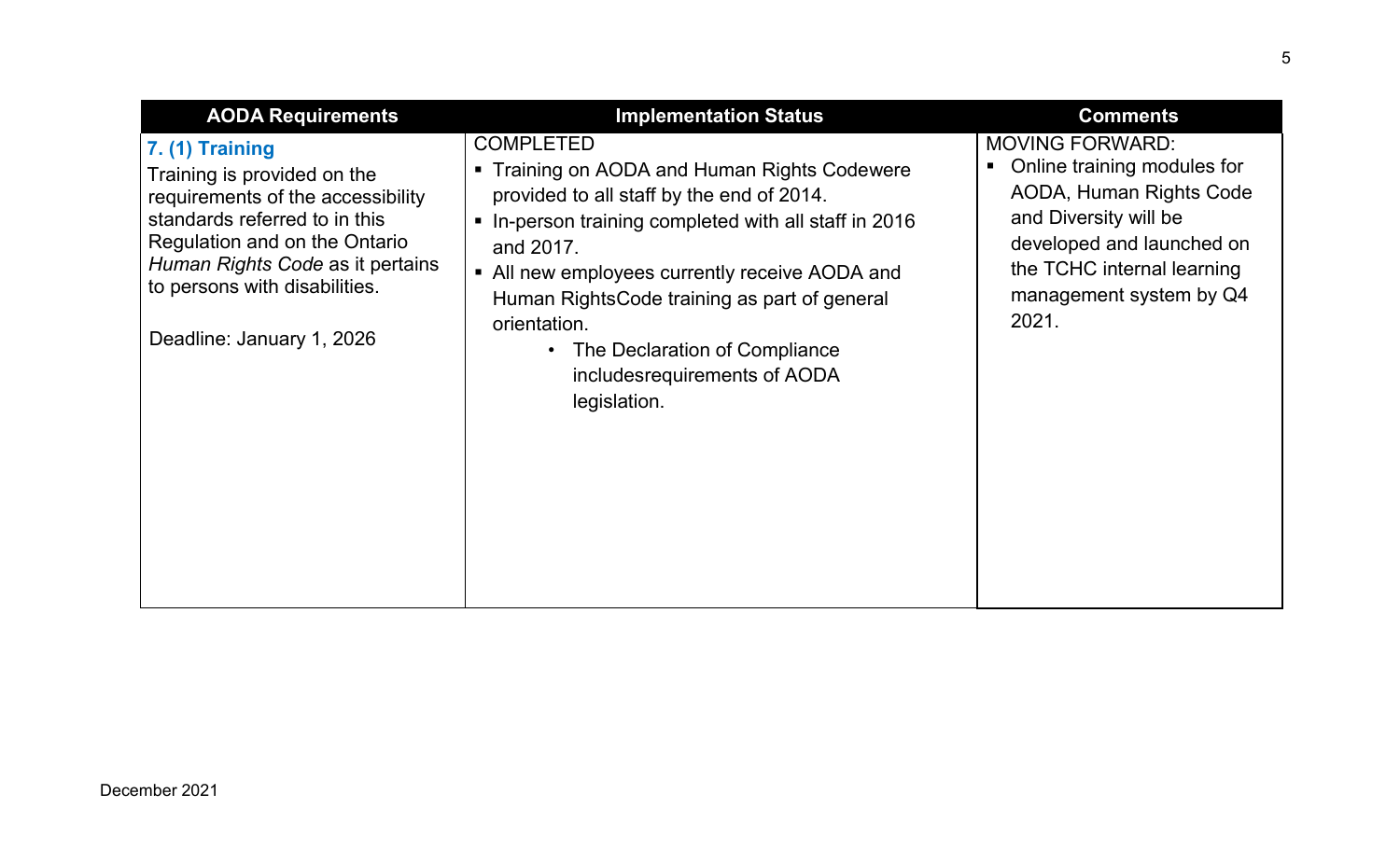<span id="page-5-1"></span><span id="page-5-0"></span>

| <b>AODA Requirements</b>                                                                                                                                                                                                                                                                            | <b>Implementation Status</b>                                                                                                                                                                                                                                                                                                                                                                                                                                                                                                                                                                                                                                                                    | <b>Comments</b>                                                                                                                             |
|-----------------------------------------------------------------------------------------------------------------------------------------------------------------------------------------------------------------------------------------------------------------------------------------------------|-------------------------------------------------------------------------------------------------------------------------------------------------------------------------------------------------------------------------------------------------------------------------------------------------------------------------------------------------------------------------------------------------------------------------------------------------------------------------------------------------------------------------------------------------------------------------------------------------------------------------------------------------------------------------------------------------|---------------------------------------------------------------------------------------------------------------------------------------------|
| 11. (1) Feedback Process<br>• Establish a feedback process<br>for receiving and responding<br>to feedback about the manner<br>in which TCHC provides<br>goods or services to people<br>with disabilities, and make<br>this process readily available<br>to the public.<br>Deadline: January 1, 2026 | <b>CURRENTLY COMPLIANT</b><br>Tenant complaint process is used to provide feedback.<br>Feedback can be provided by phone to the Client<br>Care Centre, or by email from our website, or in<br>person at a Tenant Service Hub. Issues that are<br>unresolved or those that do not meet tenant<br>satisfaction can be escalated to the Solutions Team<br>via phone or website.<br>Feedback is also gathered at tenant consultations and<br>meetings, where accessible formats and<br>communications supports are available upon request.<br>Accessible feedback process and a system for<br>receiving and responding to feedback.<br>Divisions also have independent feedback<br>п<br>mechanisms. | <b>MOVING FORWARD:</b><br>• TCHC is revising the Tenant<br><b>Complaint Policy to include</b><br>further tenant<br>recommendations by 2022. |
| <b>Availability of Documents</b><br>(Section 8 and 9)<br>• Notify the public in a<br>conspicuous place on<br>premises or on the website,<br>that accessibility policy and<br>feedback process is available,<br>and provide documents in an<br>accessible format upon<br>request                     | <b>CURRENTLY COMPLIANT</b><br>Policies and feedback processes are posted online.<br>п<br>Document request can be made to Client Care<br>through various channels such as inbound call,<br>voicemail, and email.<br>Agents and Clerk work to achieve a solution by<br>$\blacksquare$<br>presenting resources to increase quality of living                                                                                                                                                                                                                                                                                                                                                       | <b>See Comments Below.</b>                                                                                                                  |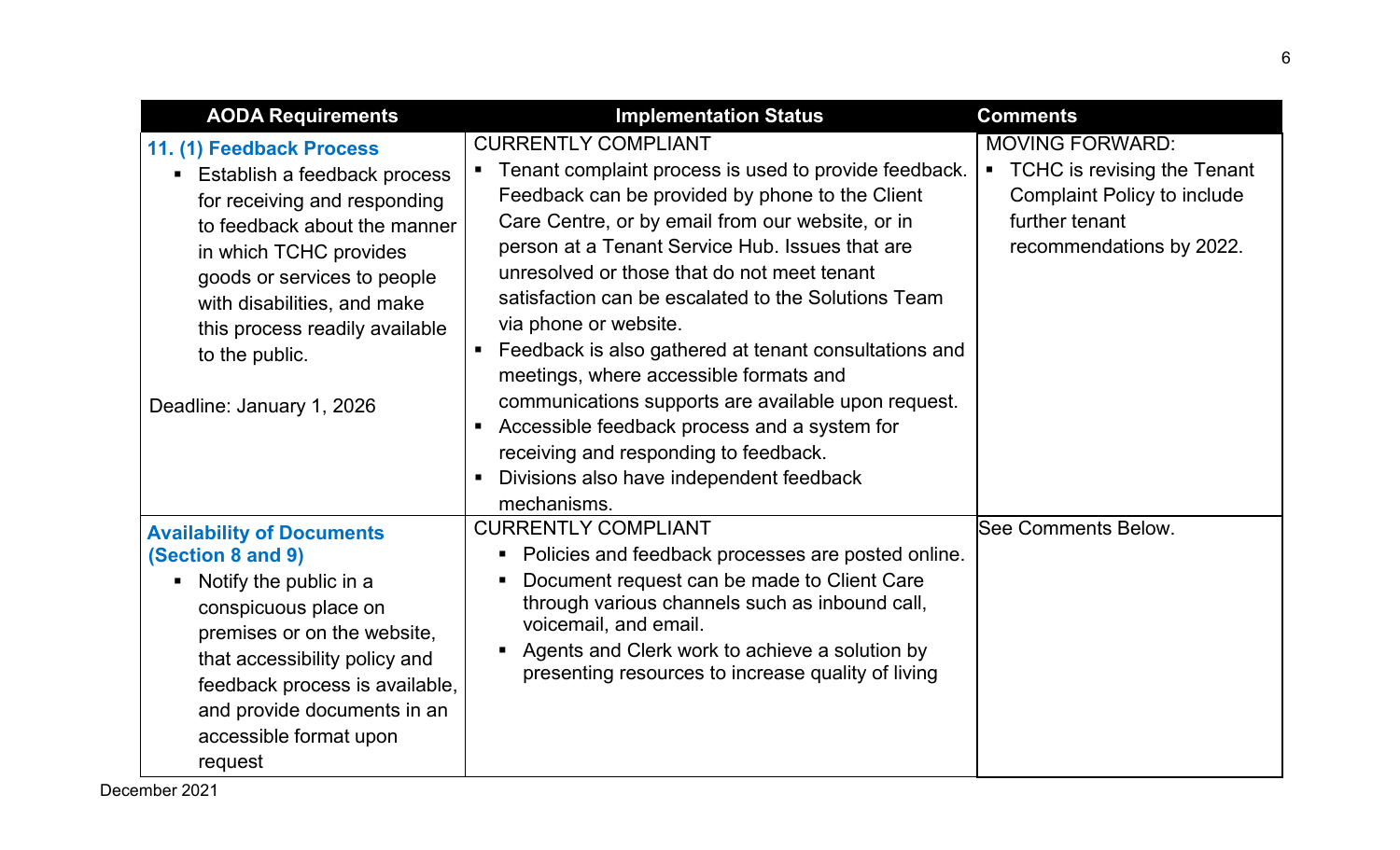<span id="page-6-0"></span>

| <b>AODA Requirements</b>                                | <b>Implementation Status</b> | <b>Comments</b> |
|---------------------------------------------------------|------------------------------|-----------------|
| ' Accessibility Report (Section 11) CURRENTLY COMPLIANT |                              |                 |
| File accessibility report                               | Reports filed.               |                 |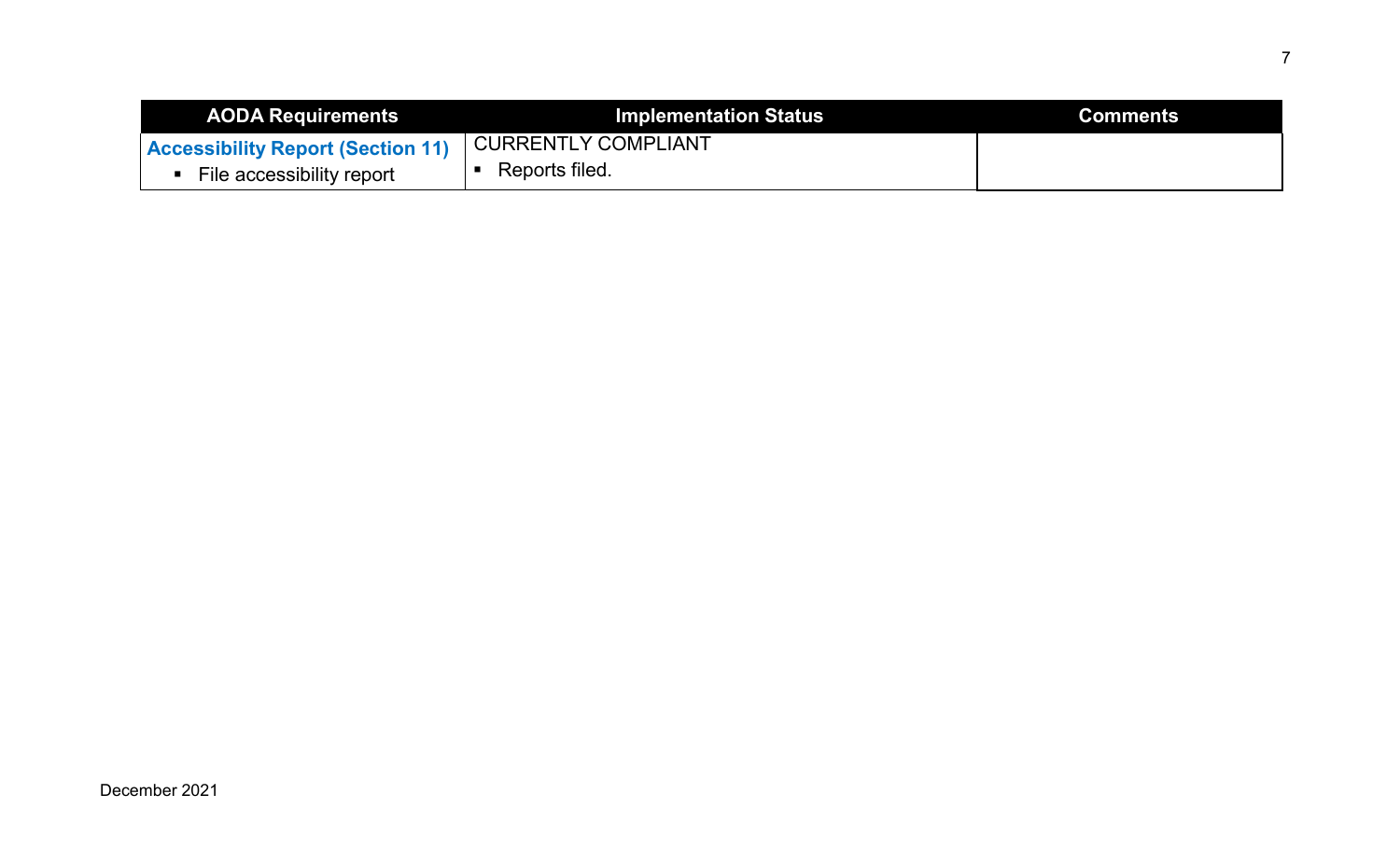# <span id="page-7-0"></span>**Integrated Accessibility Standards Regulation (IASR)**

# <span id="page-7-1"></span>**General Requirements**

<span id="page-7-2"></span>

| <b>CURRENTLY COMPLIANT</b><br><b>MOVING FORWARD:</b><br><b>Establishment of Accessibility</b><br>These policies will be<br>Accessible Customer Service Policy, Accessibility<br><b>Policies</b><br>reviewed based on<br>Policy and Accessible Built Environment Policy are<br>available online and made available to the public<br>Develop, implement and<br>process that frequent<br>and in an accessible format upon request.<br>maintain policies governing<br>than legislative | <b>AODA Requirements</b>      | <b>Implementation Status</b> | <b>Comments</b>                                |
|------------------------------------------------------------------------------------------------------------------------------------------------------------------------------------------------------------------------------------------------------------------------------------------------------------------------------------------------------------------------------------------------------------------------------------------------------------------------------------|-------------------------------|------------------------------|------------------------------------------------|
| accessibility through meeting<br>requirements in the IASR<br>Include a statement of<br>organizational commitment to<br>meet accessibility needs of<br>persons with disabilities<br>Document policies and make<br>them available to the public,<br>and provide them in an<br>accessible format upon<br>request                                                                                                                                                                      | how the organization achieves |                              | <b>TCHC's internal review</b><br>requirements. |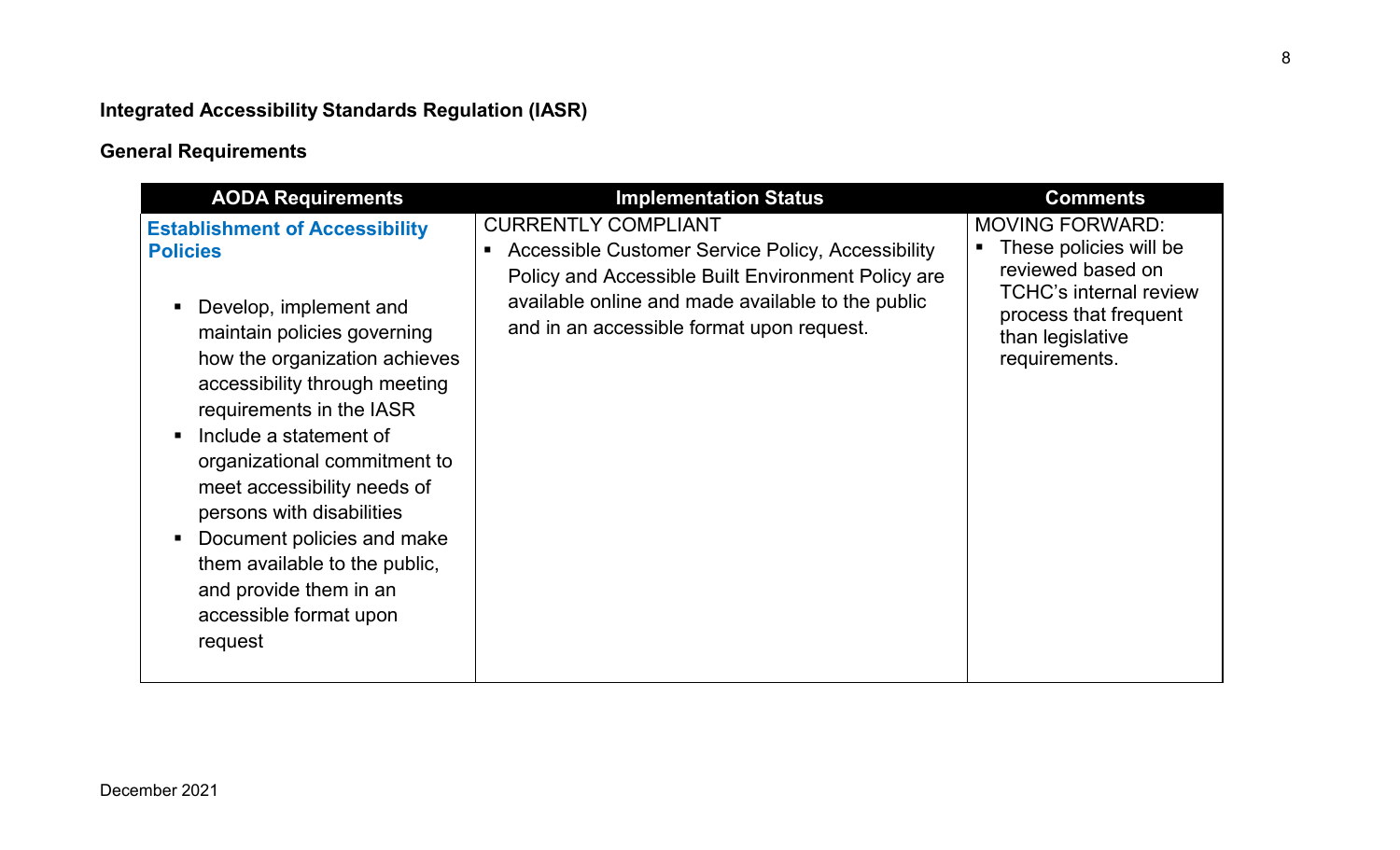<span id="page-8-0"></span>

| <b>AODA Requirements</b>                                                                                                                                                                                                                                                                                                         | <b>Implementation Status</b>                                                                                            | <b>Comments</b>                                                                                                                                                                                                      |
|----------------------------------------------------------------------------------------------------------------------------------------------------------------------------------------------------------------------------------------------------------------------------------------------------------------------------------|-------------------------------------------------------------------------------------------------------------------------|----------------------------------------------------------------------------------------------------------------------------------------------------------------------------------------------------------------------|
| <b>Accessibility Plans (IASR Section)</b><br>4)<br><b>Implementation Date: January 1,</b><br>2013<br>Establish, implement and<br>$\blacksquare$<br>maintain a multi-year<br>accessibility plan which<br>addresses strategies to<br>prevent/remove barriers<br>Post multi-year plan on<br>website<br>Review and update plan every | <b>CURRENTLY COMPLIANT</b><br>The Multiyear Accessibility Plan is posted on our<br>website and in an accessible format. | <b>MOVING FORWARD:</b><br>This enhanced Multiyear<br>Accessibility Plan will be<br>made available online by<br>December 31, 2021 in<br>an accessible format,<br>and reviewed every 5<br>years. (Next review<br>2026) |
| 5 years<br>Post annual status report of<br>$\blacksquare$<br>progress<br>Make documents available to<br>the public and available in an<br>accessible format upon<br>request                                                                                                                                                      |                                                                                                                         |                                                                                                                                                                                                                      |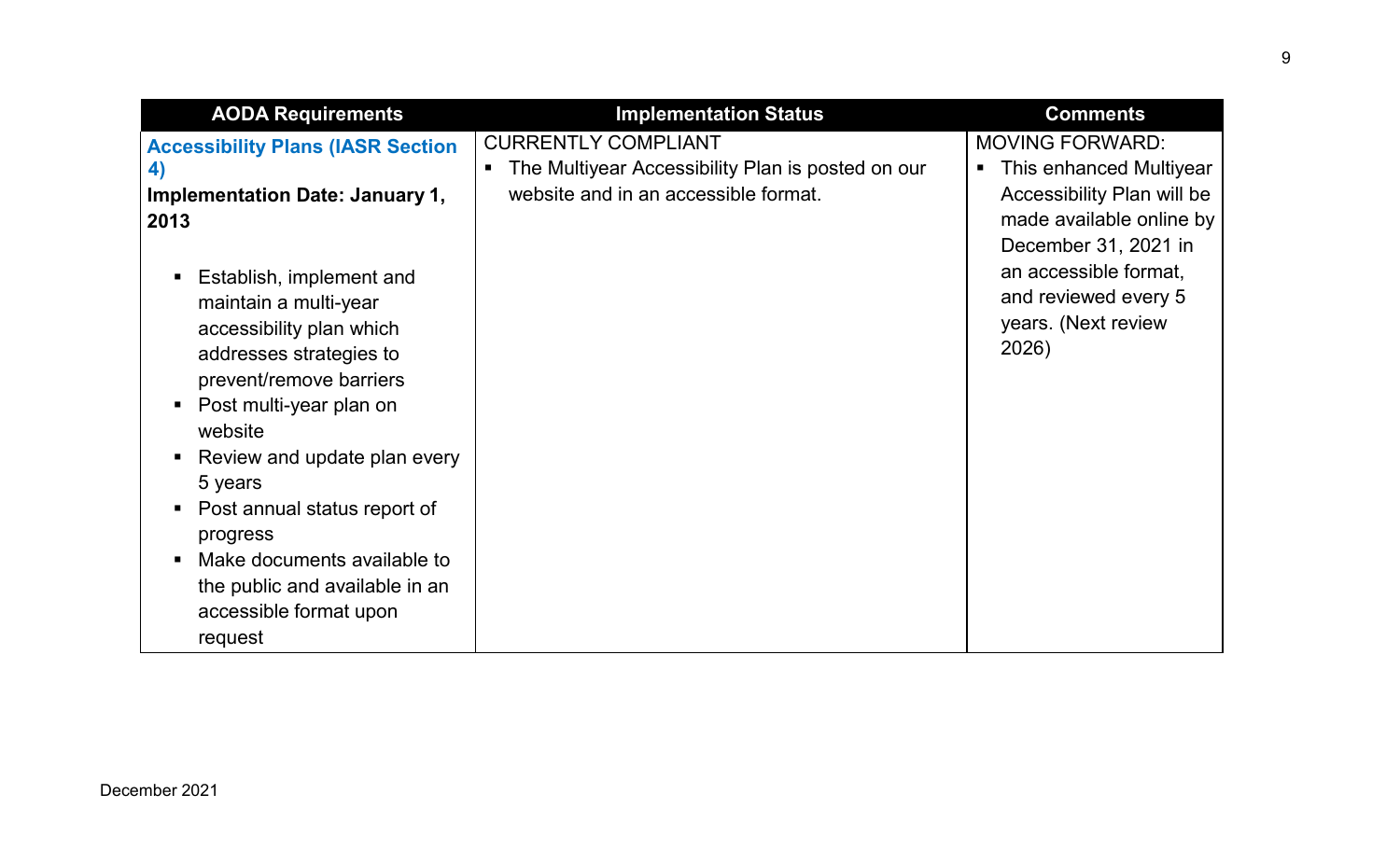### <span id="page-9-0"></span>**Information and Communications Standards**

<span id="page-9-1"></span>

| <b>AODA Requirements</b>                                                                                                                                                                                                                                                                                                                                                        | <b>Implementation Status</b>                                                                                                                                                                                                                                                                        | <b>Comments</b>                                                                                  |
|---------------------------------------------------------------------------------------------------------------------------------------------------------------------------------------------------------------------------------------------------------------------------------------------------------------------------------------------------------------------------------|-----------------------------------------------------------------------------------------------------------------------------------------------------------------------------------------------------------------------------------------------------------------------------------------------------|--------------------------------------------------------------------------------------------------|
| <b>Feedback (IASR Section 11)</b><br><b>Implementation Date:</b><br>• Ensure all feedback<br>processes are accessible<br>to people with disabilities,<br>by providing or arranging<br>for the provision of<br>accessible formats and<br>communication supports,<br>upon request<br>• Notify the public that<br>accessible formats or<br>communication supports<br>are available | <b>CURRENTLY COMPLIANT</b><br>Accessible formats and communications<br>supports in person or by phone are<br>available upon request at no charge.<br>Client Care Centre (tenant phone line)<br>has TTY available for hearing impaired<br>residents. It also has interpreting into<br>168 languages. | <b>MOVING FORWARD:</b><br>This will be reviewed in line with the<br>next AODA compliance report. |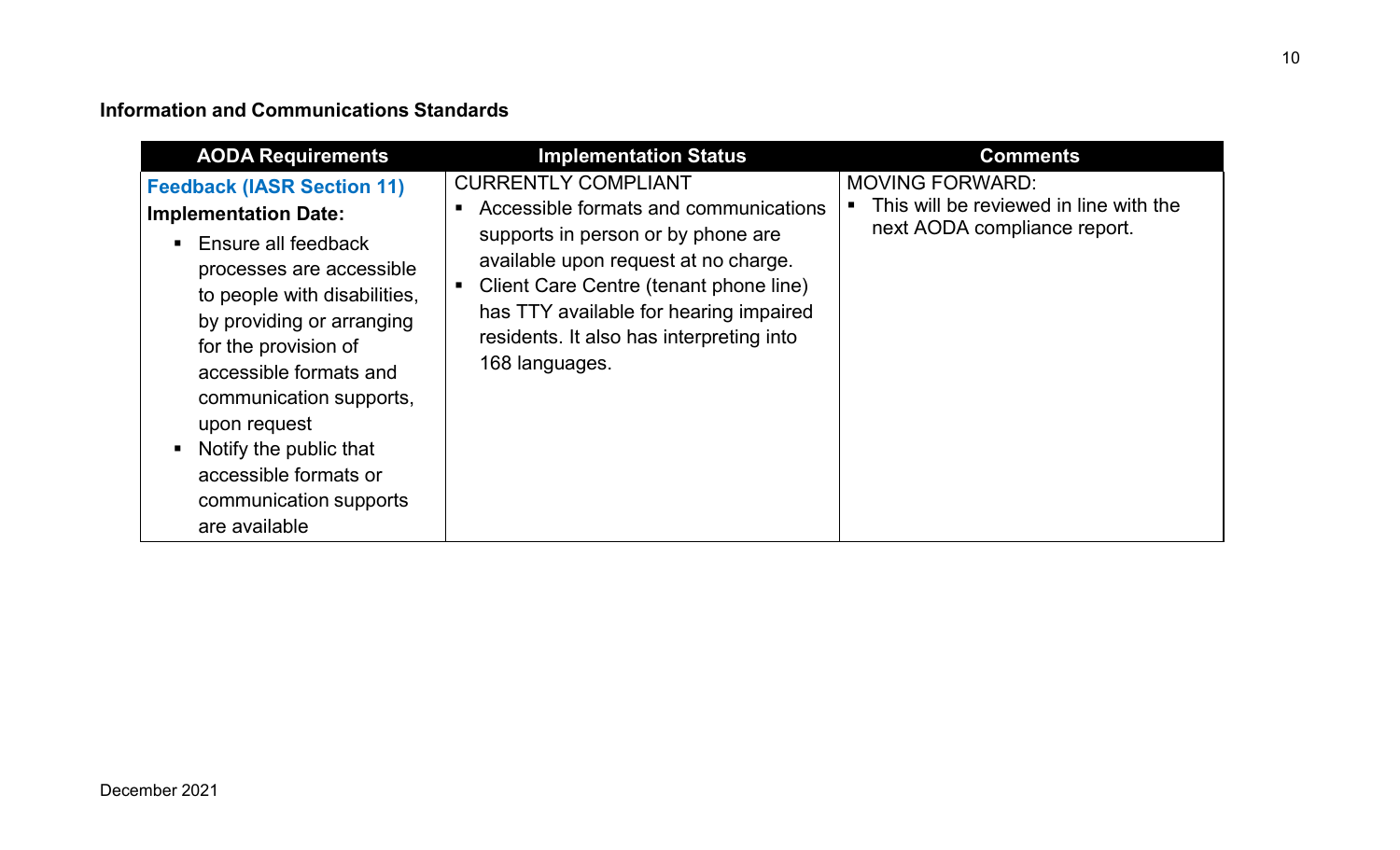| <b>AODA Requirements</b>                                                                                                                                                                                                                                                                                                                                                                                                                                                                    | <b>Implementation Status</b>                                                                                                                                                                                                                                                                                                                                                                                      | <b>Comments</b>                                                                                                                                                                                                               |
|---------------------------------------------------------------------------------------------------------------------------------------------------------------------------------------------------------------------------------------------------------------------------------------------------------------------------------------------------------------------------------------------------------------------------------------------------------------------------------------------|-------------------------------------------------------------------------------------------------------------------------------------------------------------------------------------------------------------------------------------------------------------------------------------------------------------------------------------------------------------------------------------------------------------------|-------------------------------------------------------------------------------------------------------------------------------------------------------------------------------------------------------------------------------|
| <b>Accessible Formats and</b><br><b>Communication Supports</b><br>(IASR Section 12)<br><b>Implementation Date: January</b><br>1, 2015<br>• Provide or arrange for<br>provision of accessible<br>formats and communication<br>supports, upon request<br>Notify the public that<br>accessible formats and<br>communication supports<br>are available<br>Consult with the person<br>making the request to<br>determine the suitability of<br>the accessible format or<br>communication support | <b>CURRENTLY COMPLIANT</b><br>TCHC has a process to provide<br>alternateformats via internally trained<br>resourcesor third-party vendor<br>services.<br>All requests online are received by<br><b>Strategic Communications and each</b><br>requester is consulted with.<br>Posters developed by Strategic<br>Communication include a statement to<br>notify tenants that they can request<br>accessible formats. | <b>MOVING FORWARD</b><br><b>Operations Division will ensure</b><br>posters are in place at buildings to<br>inform tenants that accessible<br>formats are available, and that<br>accommodations are available upon<br>request. |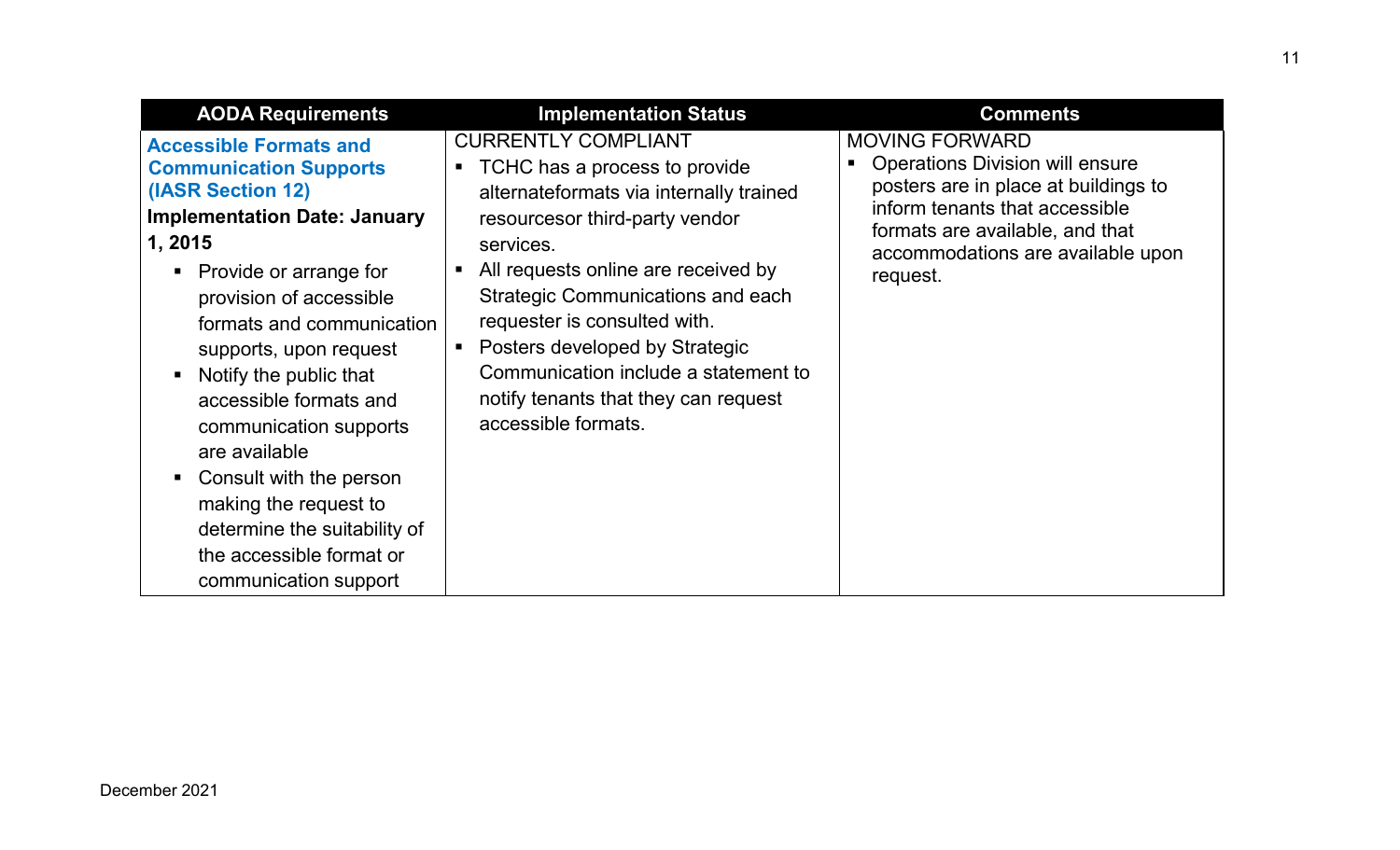<span id="page-11-0"></span>

| <b>AODA Requirements</b>                                                                                                                                                                                                                                   | <b>Implementation Status</b>                                                                                                                                                                                                                                                                                                                                                                                                                                                                                                                                                                            | <b>Comments</b>                                                                                                                                                                                                                                                                                                                                                                                                                                                    |
|------------------------------------------------------------------------------------------------------------------------------------------------------------------------------------------------------------------------------------------------------------|---------------------------------------------------------------------------------------------------------------------------------------------------------------------------------------------------------------------------------------------------------------------------------------------------------------------------------------------------------------------------------------------------------------------------------------------------------------------------------------------------------------------------------------------------------------------------------------------------------|--------------------------------------------------------------------------------------------------------------------------------------------------------------------------------------------------------------------------------------------------------------------------------------------------------------------------------------------------------------------------------------------------------------------------------------------------------------------|
| <b>Emergency Procedure, Plans</b><br>or Public Safety Information<br>(IASR Section 13)<br>Provide publicly available<br>emergency procedures,<br>plans, or safety information<br>in accessible formats or<br>with communications<br>supports, upon request | <b>CURRENTLY COMPLIANT</b><br><b>Risk Management provides</b><br>accessible formats for TCHC<br>emergency plans and procedures<br>• Fire Safety Plans are available in<br>accessible formats. State of Good<br>Repair projects have been identified<br>and implemented to upgrade systems<br>to include visual alarms.<br>Fire Wardens are trained on<br>responsibilities and able to assist the<br>public<br>The Tenant Self-ID process has<br>been implemented and the<br>vulnerability list is updated<br>monthly by buildings and placed<br>in fireboxes, ensuring first<br>responders have access. | <b>LOOKING FORWARD</b><br>Working in partnership with the Toronto<br>Fire Services, fire prevention and<br>emergency preparedness materials and<br>community initiatives are being<br>developed and can be delivered in an<br>accessible format.<br>Scope out the communication<br>ш<br>channels to enhance tenant education<br>initiatives on emergency<br>preparedness and to increase the<br>awareness of the tenant Self-ID<br>process with staff and tenants. |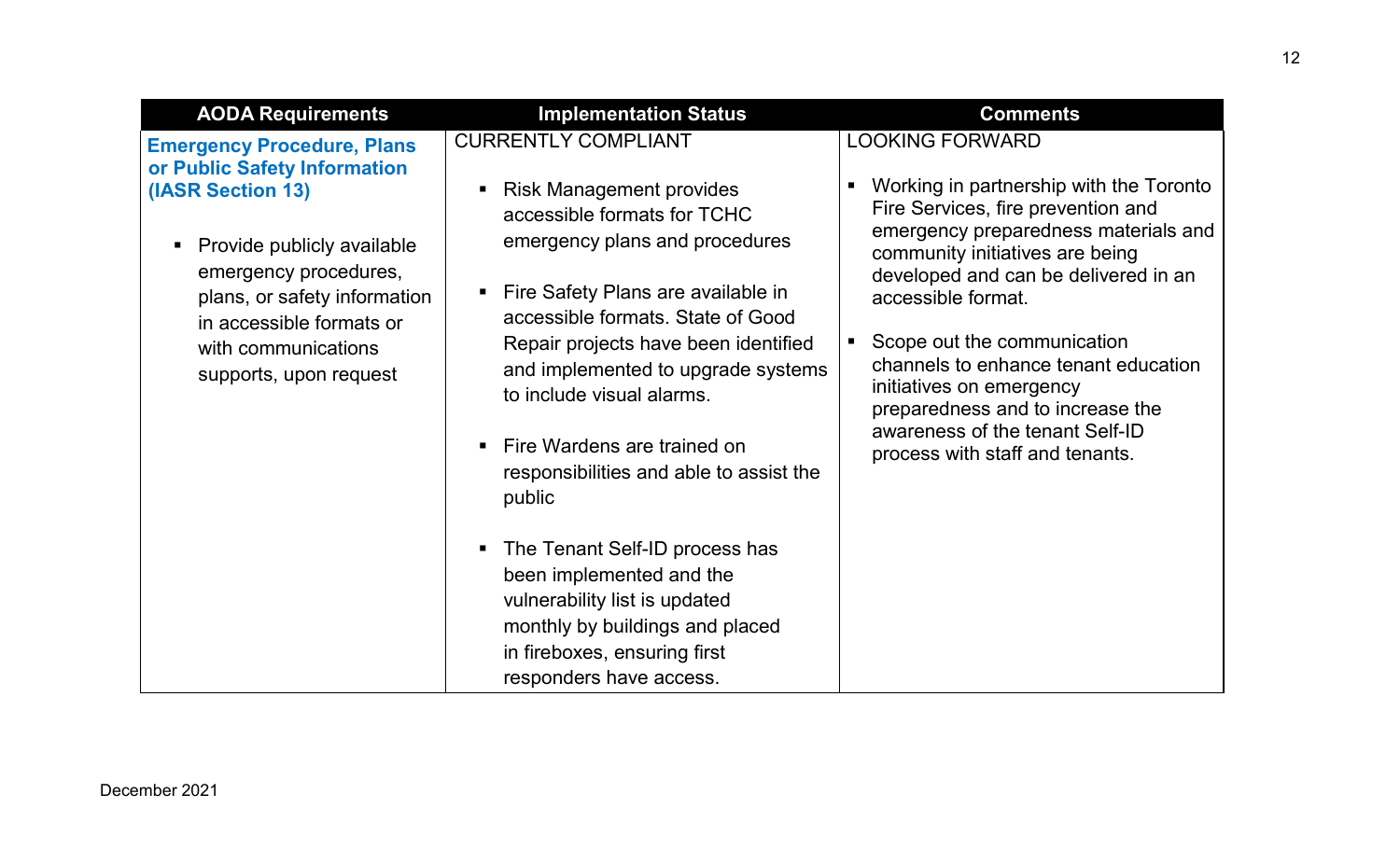| <b>Accessible Website and Web</b><br><b>Content (IASR Section 14)</b><br><b>Implementation Date: January</b><br>1, 2014 and January 1, 2021<br>• New websites published<br>after January 1, 2014 must<br>meet Web Content<br><b>Accessibility Guidelines</b><br><b>WCAG Level A</b><br>By 2021 all websites and<br>$\blacksquare$<br>content must meet WCAG<br>Level AA.<br>• Applies to websites and<br>web content, including<br>web-based applications<br>that an organization<br>controls directly or through<br>a contractual relationship<br>Applies to all content<br>$\blacksquare$ | <b>CURRENTLY COMPLIANT</b><br><b>TCHC completed a Web Content</b><br>$\blacksquare$<br>Migration project and launched a new<br>website, prior to the AODA deadline was<br>in effect. Further upgrades were made<br>in 2018.<br>All photos on website contain alt-text<br>$\blacksquare$<br>The current website is accessible to<br>$\blacksquare$<br>WCAG Level AA, with a few exceptions<br>Web Standards for accessible web<br>$\blacksquare$<br>design practices are in place.<br>PDFs on website will be replaced with<br>$\blacksquare$<br>remediated, accessible PDFs by end of<br>2021 into early 2022.<br>Code and content updates to heavy<br>$\blacksquare$<br>traffic pages completed by early 2022 to<br>meet WCAG requirements | <b>MOVING FORWARD:</b><br>TCHC is working towards creating a<br>new website that will be fully WCAG<br>Level AA compliant. This should be<br>completed by late 2022/early 2023. |
|---------------------------------------------------------------------------------------------------------------------------------------------------------------------------------------------------------------------------------------------------------------------------------------------------------------------------------------------------------------------------------------------------------------------------------------------------------------------------------------------------------------------------------------------------------------------------------------------|---------------------------------------------------------------------------------------------------------------------------------------------------------------------------------------------------------------------------------------------------------------------------------------------------------------------------------------------------------------------------------------------------------------------------------------------------------------------------------------------------------------------------------------------------------------------------------------------------------------------------------------------------------------------------------------------------------------------------------------------|---------------------------------------------------------------------------------------------------------------------------------------------------------------------------------|
| published on a website<br>after January 1, 2012 (i.e.,<br>when new website is<br>launched the requirement<br>applies retroactively to all                                                                                                                                                                                                                                                                                                                                                                                                                                                   |                                                                                                                                                                                                                                                                                                                                                                                                                                                                                                                                                                                                                                                                                                                                             |                                                                                                                                                                                 |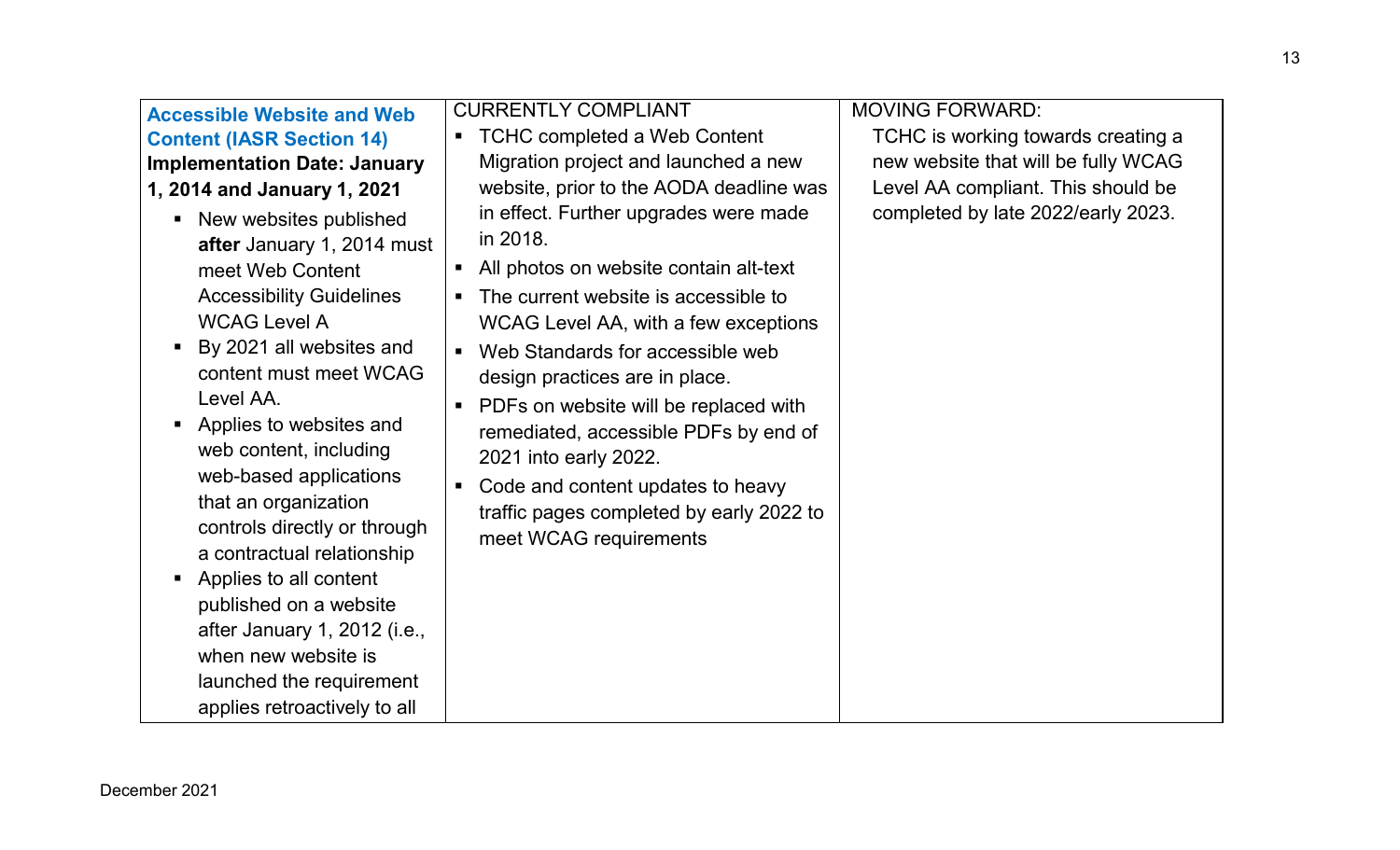| <b>AODA Requirements</b>   | <b>Implementation Status</b> | <b>Comments</b> |
|----------------------------|------------------------------|-----------------|
| content that was published |                              |                 |
| after 2012, e.g. PDFs)     |                              |                 |

## <span id="page-13-0"></span>**Employment Standards**

<span id="page-13-2"></span><span id="page-13-1"></span>

| <b>AODA Requirements</b>                                                                                                                                                                                                                                    | <b>Implementation Status</b>                                                                                                                                                                                                                | <b>Comments</b>                                                                                 |
|-------------------------------------------------------------------------------------------------------------------------------------------------------------------------------------------------------------------------------------------------------------|---------------------------------------------------------------------------------------------------------------------------------------------------------------------------------------------------------------------------------------------|-------------------------------------------------------------------------------------------------|
| <b>Recruitment General (IASR)</b><br><b>Section 22)</b><br><b>Implementation Date: January</b><br>1, 2014<br>Notify employees and public<br>about availability of<br>accommodation for<br>applicants with disabilities<br>during the recruitment<br>process | <b>CURRENTLY COMPLIANT</b><br>Internal and external job postings include<br>٠<br>a statement that TCHC provides<br>equitable treatment and accommodation<br>to ensurebarrier free employment.                                               | <b>MOVING FORWARD</b><br>This will be reviewed in line with the<br>next AODA compliance report. |
| <b>Recruitment, assessment or</b><br>selection process (IASR<br><b>Section 23)</b><br><b>Implementation Date: January</b><br>1, 2014<br>Notify job applicants about<br>availability of accommodation<br>during the recruitment                              | <b>CURRENTLY COMPLIANT</b><br>When inviting both internal and external<br>candidates to attend an interview or<br>participate in a test, they are advised that<br>requests for accommodation are<br>accepted throughout the hiring process. | <b>MOVING FORWARD</b><br>This will be reviewed in line with the<br>next AODA compliance report. |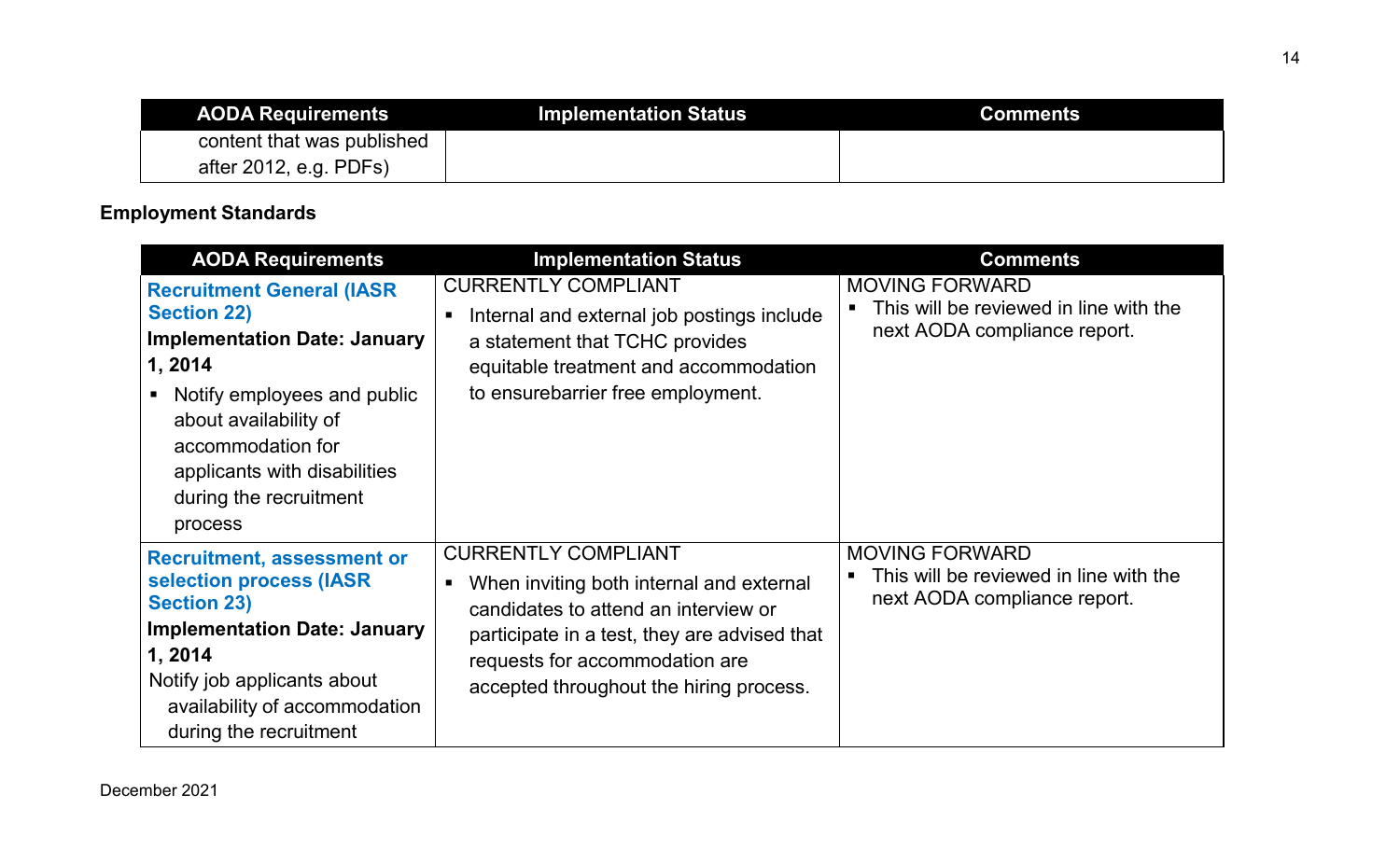<span id="page-14-1"></span><span id="page-14-0"></span>

| <b>AODA Requirements</b>                                                                                                                                                                                                                          | <b>Implementation Status</b>                                                                                                                                                                                                                                                           | <b>Comments</b>                                                                                 |
|---------------------------------------------------------------------------------------------------------------------------------------------------------------------------------------------------------------------------------------------------|----------------------------------------------------------------------------------------------------------------------------------------------------------------------------------------------------------------------------------------------------------------------------------------|-------------------------------------------------------------------------------------------------|
| process, in relation to the<br>materials or processes to be<br>used<br>Consult with the applicant to<br>determine suitable<br>accommodation that takes<br>into account accessibility<br>needs due to a disability                                 | TCHC reviews all requests and<br>$\blacksquare$<br>determinesappropriate accommodation<br>on a case bycase basis in consultation<br>with the individual                                                                                                                                |                                                                                                 |
| <b>Notice to Successful</b><br><b>Applicants (IASR Section 24)</b><br><b>Implementation Date: January</b><br>1,2014<br>When making job offers, inform<br>the successful applicant of<br>policies for accommodating<br>employees with disabilities | <b>CURRENTLY COMPLIANT</b><br>All permanent and temporary employees,<br>$\blacksquare$<br>both union and non-union, external and<br>internal, are notified verbally and/or in<br>written job offers about policies and<br>procedures for accommodating<br>employees with disabilities. | <b>MOVING FORWARD</b><br>This will be reviewed in line with the<br>next AODA compliance report. |
| <b>Informing Employees of</b><br><b>Supports (IASR Section 25)</b><br><b>Implementation Date: January</b><br>1, 2014<br>Inform employees of policies<br>used to support employees<br>with disabilities including                                  | <b>CURRENTLY COMPLIANT</b><br>Accommodation and accessibility related<br>$\blacksquare$<br>policies are available to all employees on<br><b>TCHC's "In House" Intranet</b><br>Employees are notified in job offers about<br>$\blacksquare$<br>policies and procedures for              | <b>MOVING FORWARD</b><br>This will be reviewed in line with the<br>next AODA compliance report. |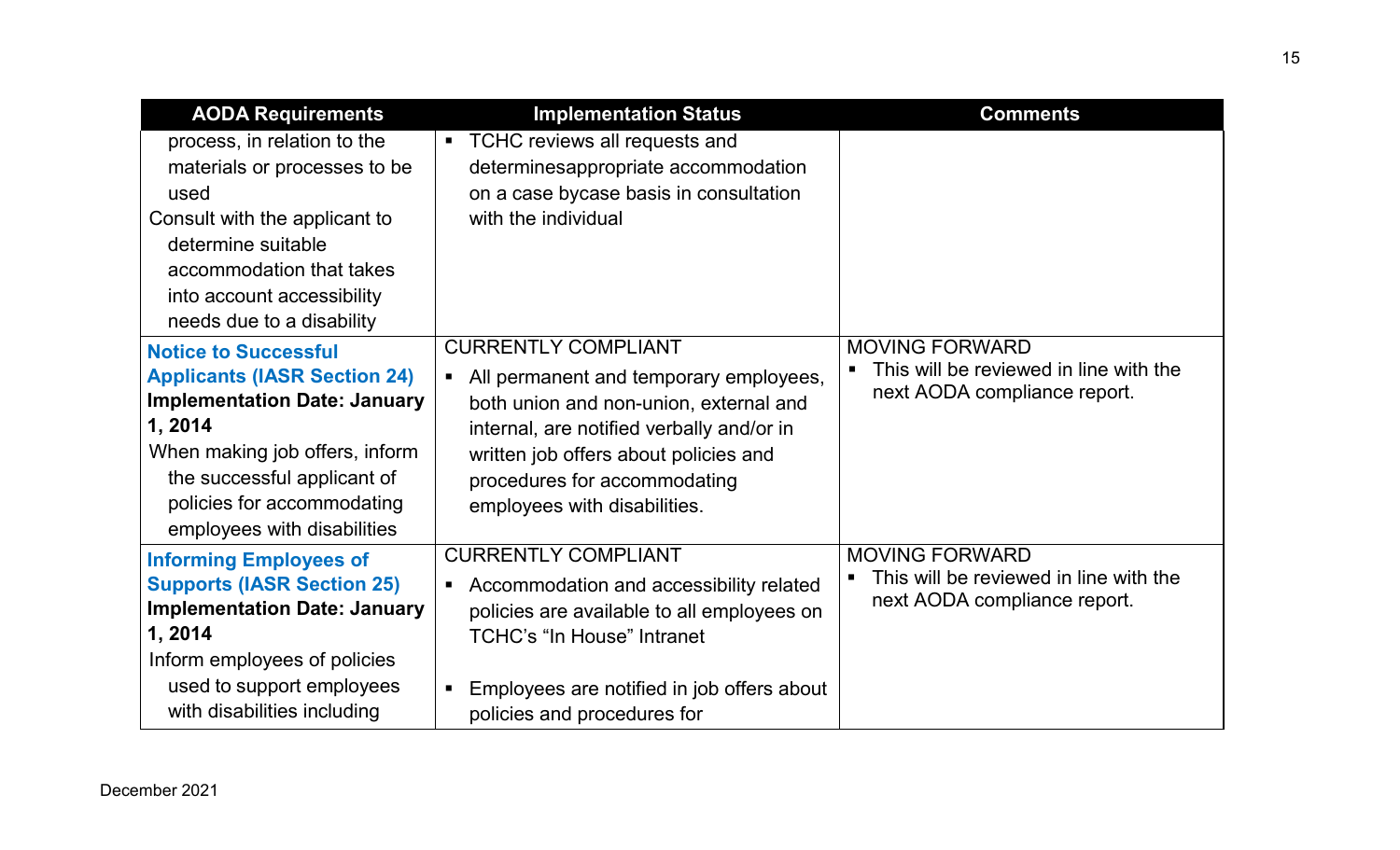<span id="page-15-0"></span>

| <b>AODA Requirements</b>                                                                                                                                                                                                                                                                                                                                                                                                                                                                                            | <b>Implementation Status</b>                                                                                                                                                                                                                                                                                                                                        | <b>Comments</b>                                                                                 |
|---------------------------------------------------------------------------------------------------------------------------------------------------------------------------------------------------------------------------------------------------------------------------------------------------------------------------------------------------------------------------------------------------------------------------------------------------------------------------------------------------------------------|---------------------------------------------------------------------------------------------------------------------------------------------------------------------------------------------------------------------------------------------------------------------------------------------------------------------------------------------------------------------|-------------------------------------------------------------------------------------------------|
| policies on the provision of<br>job accommodations that take<br>into account an employee's<br>accessibility needs due to<br>disability                                                                                                                                                                                                                                                                                                                                                                              | accommodating employees with<br>disabilities                                                                                                                                                                                                                                                                                                                        |                                                                                                 |
| <b>Accessible Formats and</b><br><b>Communication Supports for</b><br><b>Employees (IASR Section 26)</b><br><b>Implementation Date: January</b><br>1, 2014<br>When requested, provide<br>employees with accessible<br>information and communication<br>supports for information<br>required to perform the job, and<br>information generally available<br>to employees in the workplace<br>Consult with the employee<br>making the request to<br>determine suitability of the<br>format or communication<br>support | <b>CURRENTLY COMPLIANT</b><br>TCHC provides accommodation,<br>$\blacksquare$<br>communication supports, and information<br>in an accessible format, consistent with<br><b>TCHC's Accommodation Policy, TCHC's</b><br><b>Accessibility Policy, TCHC's</b><br>accommodation plan and return to work<br>process, and TCHC's obligations under<br>the Human Rights Code | <b>MOVING FORWARD</b><br>This will be reviewed in line with the<br>next AODA compliance report. |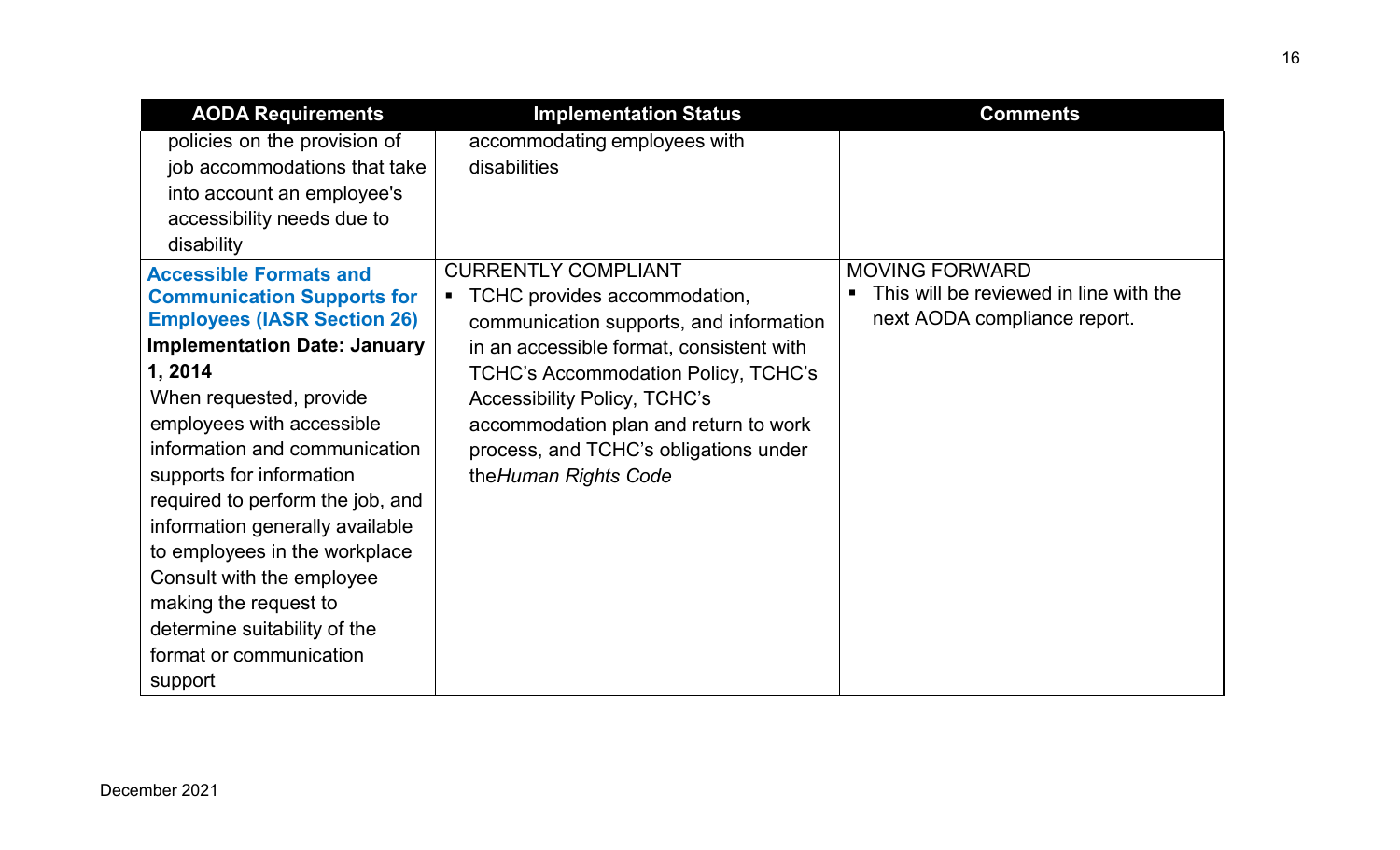<span id="page-16-0"></span>

| <b>AODA Requirements</b>                                                                                                                                                                                                                                                                                                                                                                                                                                                                                                                                                                                                                                                      | <b>Implementation Status</b>                                                                                                                                                                                                                                                                                                       | <b>Comments</b>                                                                                 |
|-------------------------------------------------------------------------------------------------------------------------------------------------------------------------------------------------------------------------------------------------------------------------------------------------------------------------------------------------------------------------------------------------------------------------------------------------------------------------------------------------------------------------------------------------------------------------------------------------------------------------------------------------------------------------------|------------------------------------------------------------------------------------------------------------------------------------------------------------------------------------------------------------------------------------------------------------------------------------------------------------------------------------|-------------------------------------------------------------------------------------------------|
| <b>Workplace Emergency</b><br><b>Response Information (IASR)</b><br><b>Section 27)</b><br><b>Implementation Date: January</b><br>1, 2012<br>Provide individualized<br>workplace emergency response<br>information to employees with<br>disabilities if the disability is<br>such that individualized<br>information is necessary and<br>the employer is aware of the<br>need for accommodation.<br>With employee's consent,<br>provide workplace emergency<br>response information to the<br>person(s) designated by the<br>TCHC to provide assistance<br>Provide the information required<br>as soon as practicable after<br>becoming aware of the need for<br>accommodation | <b>CURRENTLY COMPLIANT</b><br>TCHC provides this information<br>$\blacksquare$<br>consistentwith TCHC's Accommodation<br>Policy and TCHC's Accessibility Policy<br><b>TCHC</b> incorporates individualized<br>$\blacksquare$<br>workplace emergency response<br>information into its accommodation plan<br>and return work process | <b>MOVING FORWARD</b><br>This will be reviewed in line with<br>the next AODA compliance report. |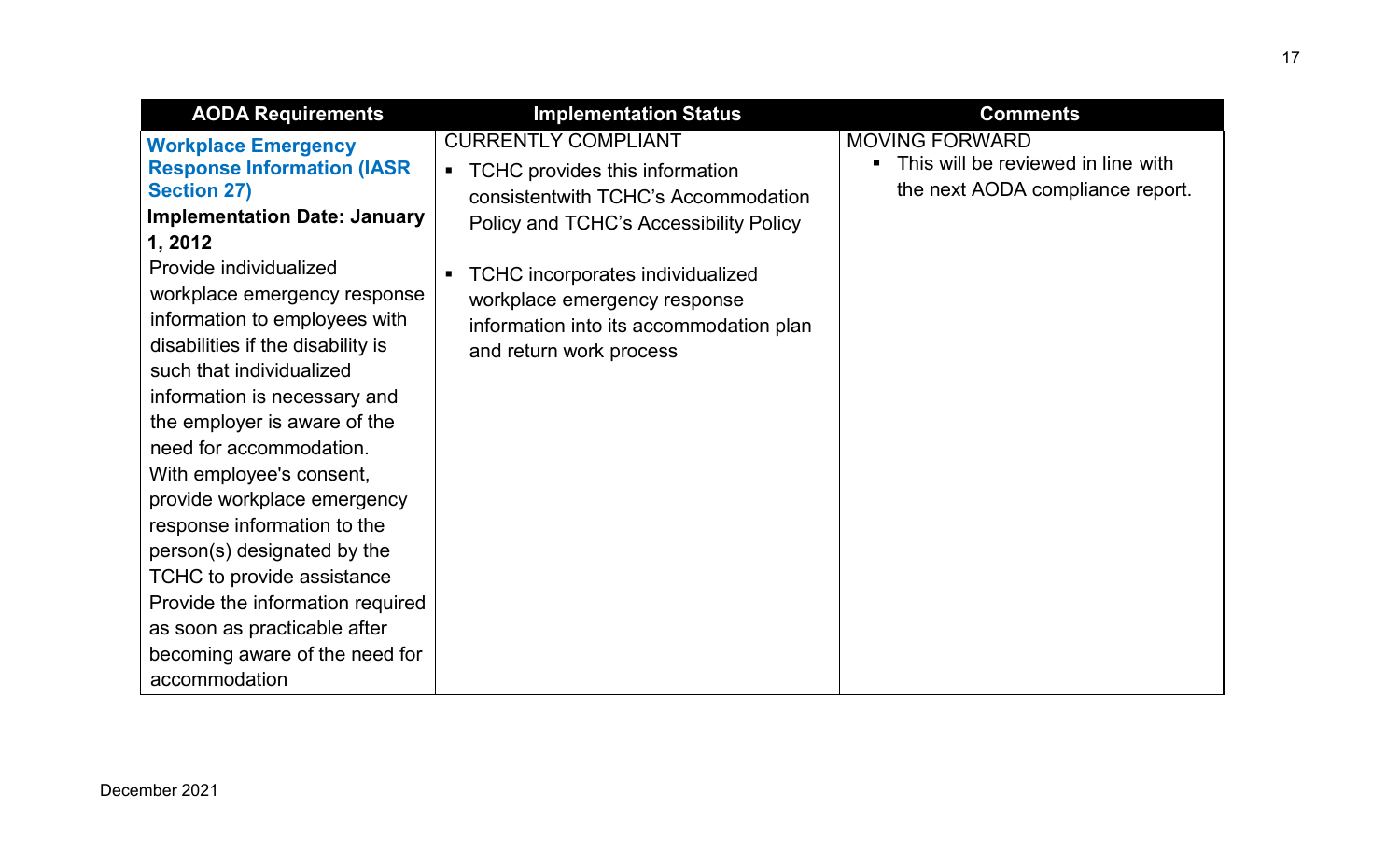<span id="page-17-0"></span>

| <b>AODA Requirements</b>                                                                                                                                                                                                                                                                                                                                | <b>Implementation Status</b>                                                                                                                                                                                                                                                                                      | <b>Comments</b>                                                                                 |
|---------------------------------------------------------------------------------------------------------------------------------------------------------------------------------------------------------------------------------------------------------------------------------------------------------------------------------------------------------|-------------------------------------------------------------------------------------------------------------------------------------------------------------------------------------------------------------------------------------------------------------------------------------------------------------------|-------------------------------------------------------------------------------------------------|
| Review the individualized<br>workplace emergency response<br>information,<br>when the employee<br>$\circ$<br>moves to a different location in<br>the organization<br>when the employee's<br>$\circ$<br>overall accommodations needs<br>or plans are reviewed; and<br>when the employer<br>$\circ$<br>reviews its general emergency<br>response policies |                                                                                                                                                                                                                                                                                                                   |                                                                                                 |
| <b>Documented Individual</b><br><b>Accommodation Plans (IASR)</b><br><b>Section 28)</b><br><b>Implementation Date: January</b><br>1, 2014<br>Develop and have in place a<br>written process for development<br>of documented individual<br>accommodation plans (IAP) for<br>employees with disabilities that<br>includes:                               | <b>CURRENTLY COMPLIANT</b><br>The process to develop individual<br>$\blacksquare$<br>accommodation plans is integrated as<br>part of TCHC's Accommodation Policy<br>&Guidelines<br>TCHC has a process in place for written<br>accommodation and return to work plans,<br>which reflects its obligations under the | <b>MOVING FORWARD</b><br>This will be reviewed in line with<br>the next AODA compliance report. |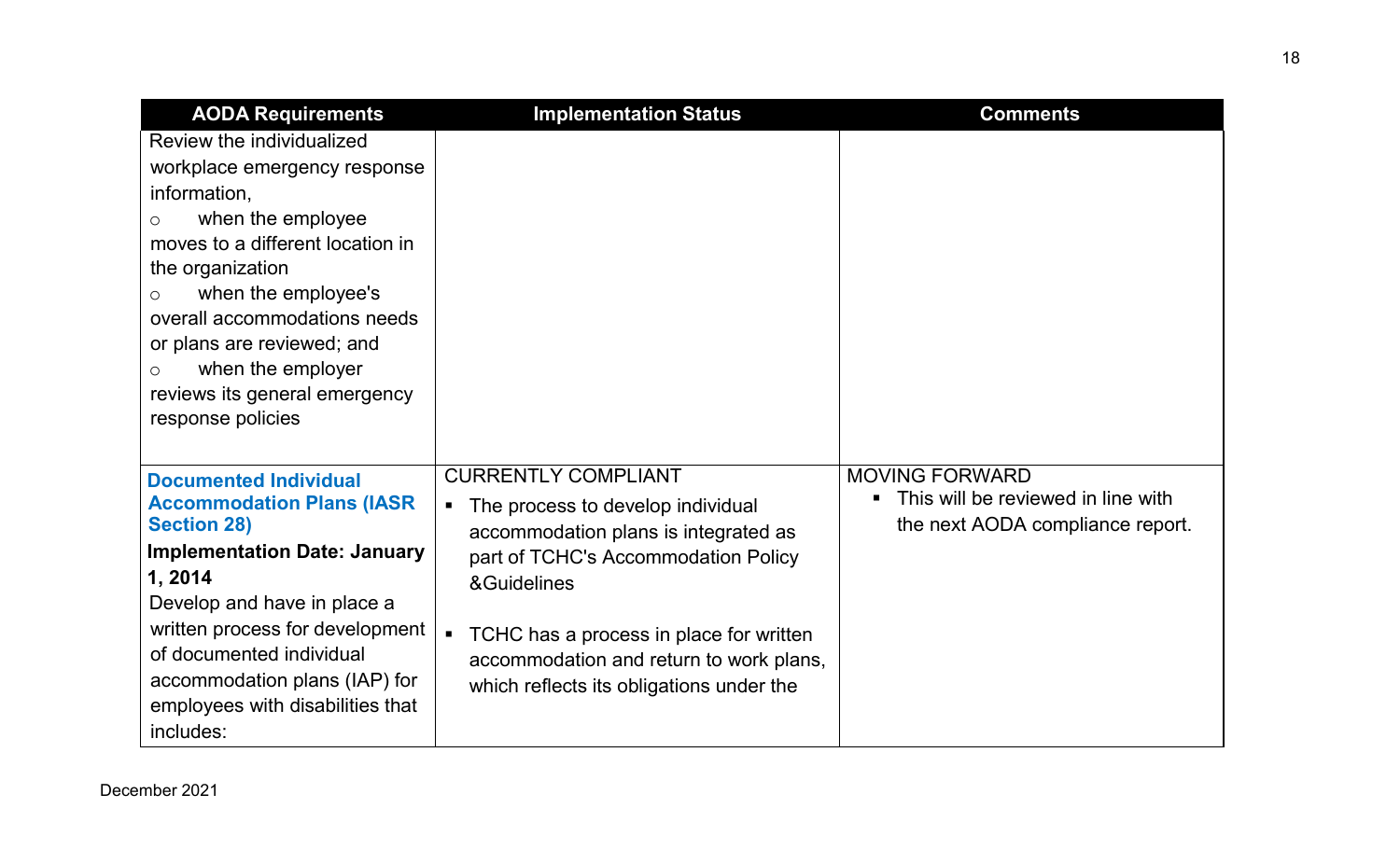| <b>AODA Requirements</b>                                                                                                                                                                                                                                                                                                                                                                                                                                                                                                                                                                                                                                                                                                              | <b>Implementation Status</b>                                                                                                                                                                                                                                                  | <b>Comments</b> |
|---------------------------------------------------------------------------------------------------------------------------------------------------------------------------------------------------------------------------------------------------------------------------------------------------------------------------------------------------------------------------------------------------------------------------------------------------------------------------------------------------------------------------------------------------------------------------------------------------------------------------------------------------------------------------------------------------------------------------------------|-------------------------------------------------------------------------------------------------------------------------------------------------------------------------------------------------------------------------------------------------------------------------------|-----------------|
| 1. How staff requesting<br>accommodation can<br>participate in the<br>development process of their<br>accommodation plan.<br>2. The means by which the<br>employee is assessed on an<br>individual basis.<br>3. The manner in which the<br>employer can request an<br>evaluation by an outside<br>medical or other expert, at<br>the employer's expense, to<br>assist the employer in<br>determining if<br>accommodation can be<br>achieved and, if so, how<br>accommodation can be<br>achieved.<br>4. The manner in which the<br>employee can request the<br>participation of a<br>representative from their<br>bargaining agent, where the<br>employee is represented by a<br>bargaining agent, or other<br>representative from the | <b>TCHC</b> specifically incorporates<br>Ξ<br>individualized workplace emergency<br>response information into its<br>accommodation plan and return work<br>processes<br>Accommodation and return to work plans<br>П<br>are reviewed as necessary and at regular<br>intervals. |                 |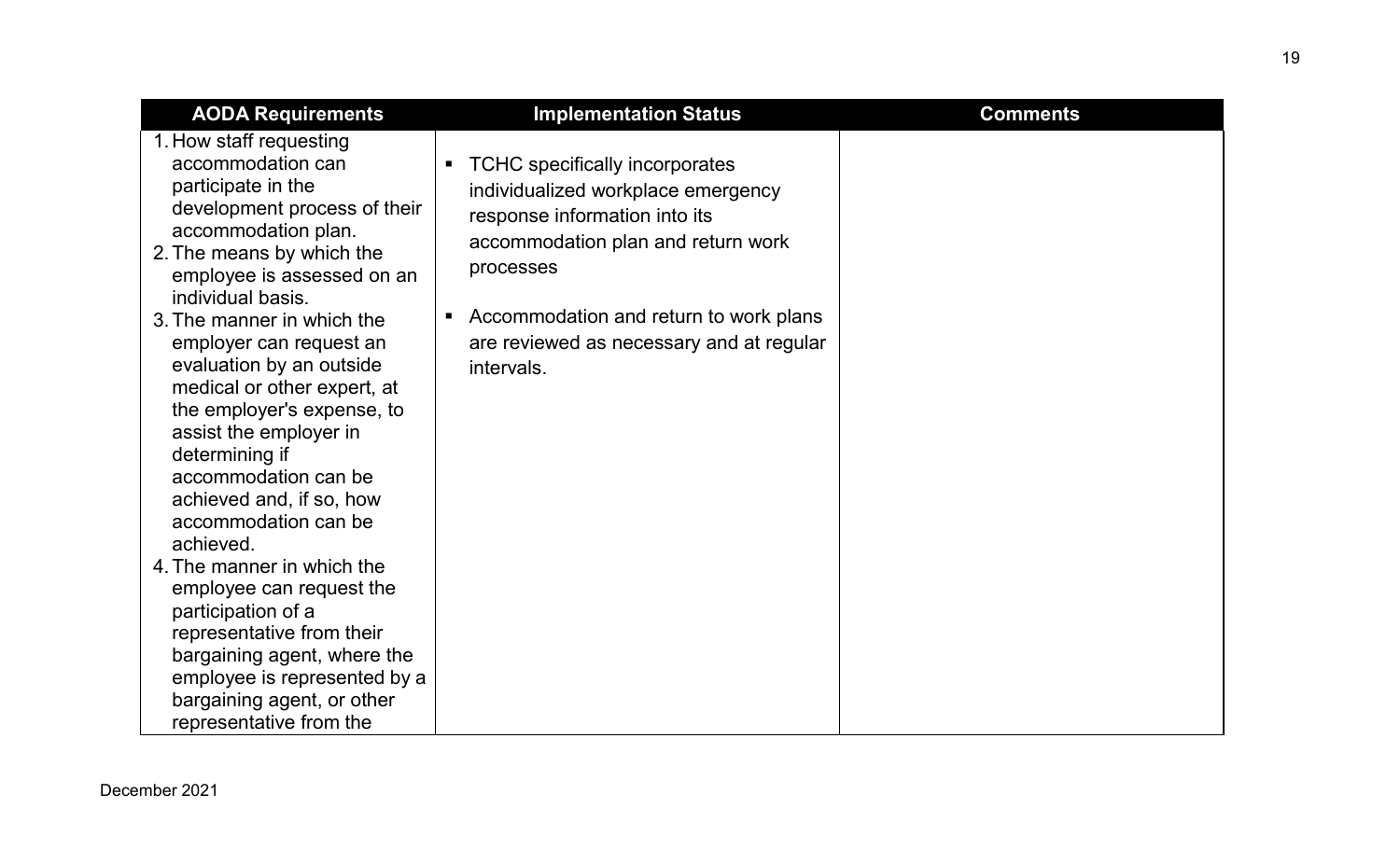| <b>AODA Requirements</b>                                      | <b>Implementation Status</b> | <b>Comments</b> |
|---------------------------------------------------------------|------------------------------|-----------------|
| workplace, where the                                          |                              |                 |
| employee is not represented                                   |                              |                 |
| by a bargaining agent, in the                                 |                              |                 |
| development of the                                            |                              |                 |
| accommodation plan.                                           |                              |                 |
| 5. The steps taken to protect                                 |                              |                 |
| the privacy of the employee's                                 |                              |                 |
| personal information.                                         |                              |                 |
| 6. The frequency with which the                               |                              |                 |
| individual accommodation                                      |                              |                 |
| plan will be reviewed and                                     |                              |                 |
| updated and the manner in                                     |                              |                 |
| which it will be done.                                        |                              |                 |
| 7. If an individual                                           |                              |                 |
| accommodation plan is                                         |                              |                 |
| denied, the manner in which                                   |                              |                 |
| the reasons for the denial will                               |                              |                 |
| be provided to the employee.<br>8. The means of providing the |                              |                 |
| individual accommodation                                      |                              |                 |
| plan in a format that takes                                   |                              |                 |
| into account the employee's                                   |                              |                 |
| accessibility needs due to                                    |                              |                 |
| disability.                                                   |                              |                 |
| If requested, include any<br>п                                |                              |                 |
| information regarding                                         |                              |                 |
|                                                               |                              |                 |
| accessible formats and                                        |                              |                 |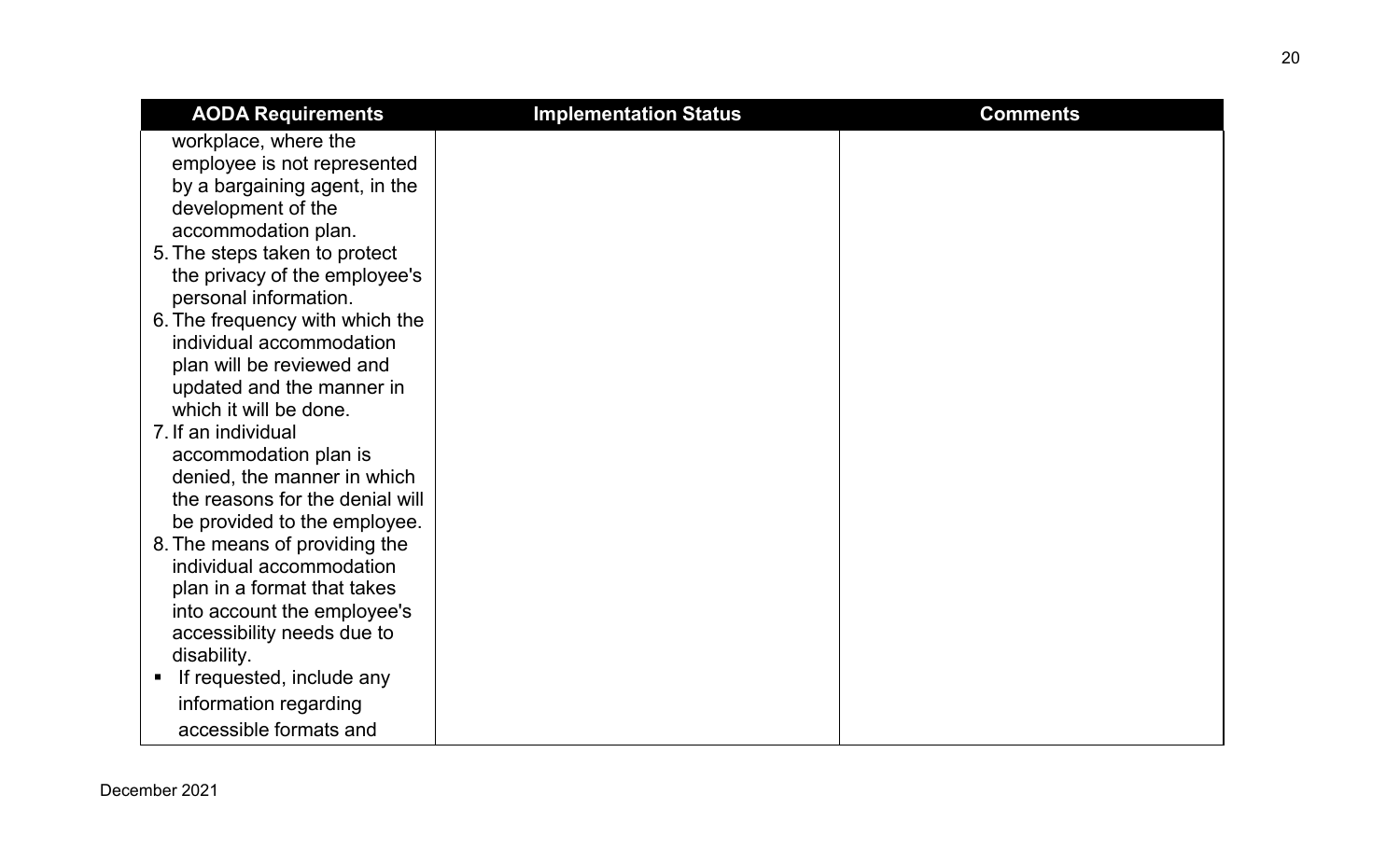<span id="page-20-0"></span>

| <b>AODA Requirements</b>                                                                                                                                                                                                                                                             | <b>Implementation Status</b>                                                                                                                                                                                                                                                                                     | <b>Comments</b>                                                                                 |
|--------------------------------------------------------------------------------------------------------------------------------------------------------------------------------------------------------------------------------------------------------------------------------------|------------------------------------------------------------------------------------------------------------------------------------------------------------------------------------------------------------------------------------------------------------------------------------------------------------------|-------------------------------------------------------------------------------------------------|
| communications supports<br>provided<br>If required, include<br>$\blacksquare$<br>individualized workplace<br>emergency response<br>information<br>Identify any other<br>٠<br>accommodation that is to be<br>provided.                                                                |                                                                                                                                                                                                                                                                                                                  |                                                                                                 |
| <b>Return to Work Process (IASR)</b><br><b>Section 29)</b><br><b>Implementation Date: January</b><br>1, 2014<br>Develop and have in place a<br>return to work process for<br>employees absent due to a<br>disability who require<br>disability-related<br>accommodations in order to | <b>CURRENTLY COMPLIANT</b><br>TCHC has a process in place for written<br>$\blacksquare$<br>accommodation and return to work plans,<br>which reflects its obligations under the<br>AODA, TCHC's Accommodation<br>Policy, TCHC's Disability and Absence<br>Management Program, and the Human<br><b>Rights Code</b> | <b>MOVING FORWARD</b><br>This will be reviewed in line with<br>the next AODA compliance report. |
| return to work<br>The process shall outline the<br>steps the TCHC will take to<br>facilitate the return to work of                                                                                                                                                                   | TCHC has written policies and<br>$\blacksquare$<br>proceduresregarding the<br>accommodation Disability Management<br>Program in place.                                                                                                                                                                           |                                                                                                 |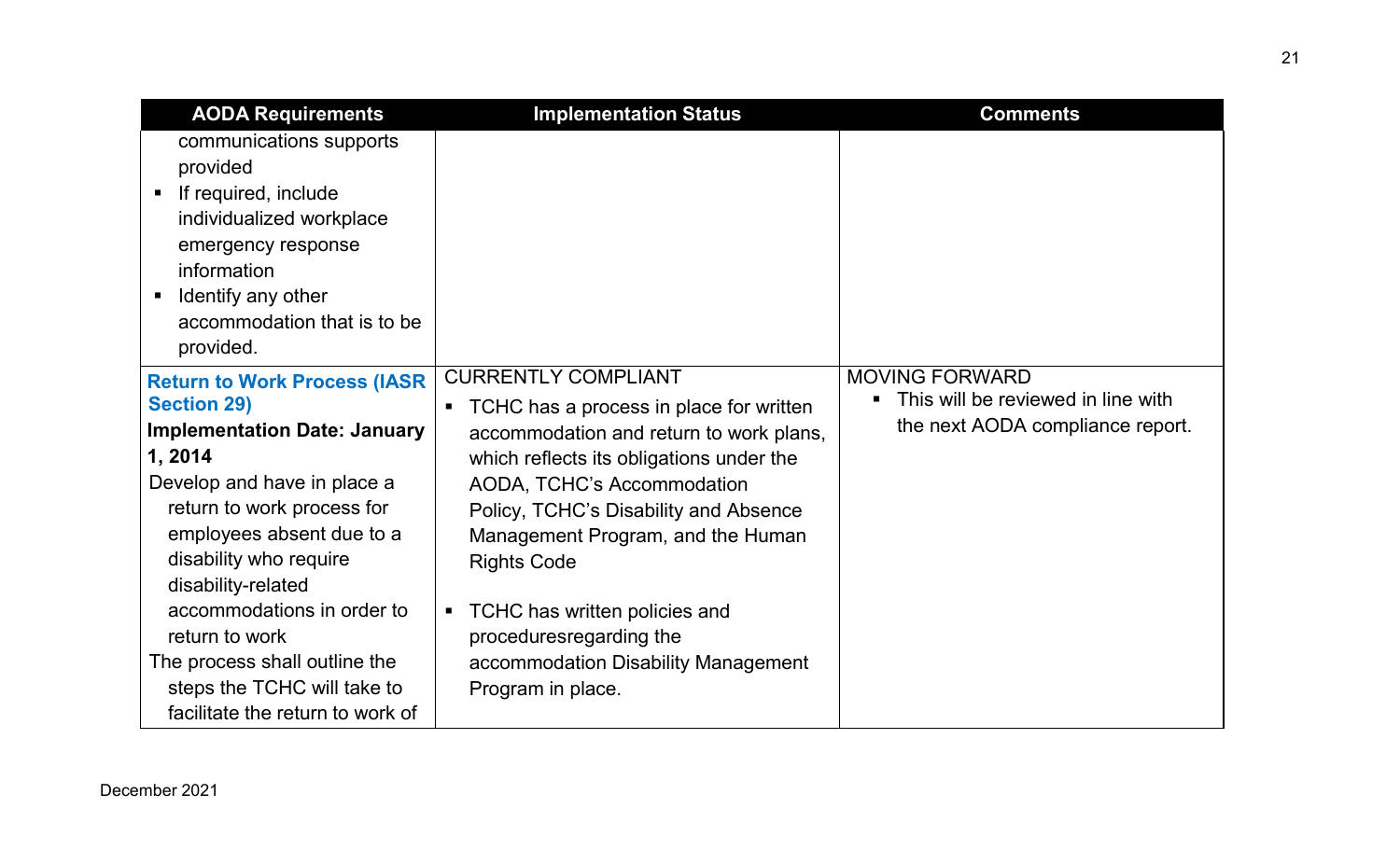<span id="page-21-1"></span><span id="page-21-0"></span>

| <b>AODA Requirements</b>                                                                                                                                                                                                           | <b>Implementation Status</b>                                                                                                                                                                                               | <b>Comments</b>                                                                                 |
|------------------------------------------------------------------------------------------------------------------------------------------------------------------------------------------------------------------------------------|----------------------------------------------------------------------------------------------------------------------------------------------------------------------------------------------------------------------------|-------------------------------------------------------------------------------------------------|
| employees who were absent<br>due to a disability and shall<br>use the Individual<br><b>Accommodation Plan (IASR)</b><br>Section 28) as part of the<br>process                                                                      | Accommodation and return to work plans<br>$\blacksquare$<br>are reviewed as necessary and at regular<br>intervals.                                                                                                         |                                                                                                 |
| <b>Performance Management</b><br>(IASR Section 30)<br><b>Implementation Date: January</b><br>1, 2014<br>Take accessibility needs and<br>Individual Accommodation<br>Plans into account in the<br>performance management<br>process | <b>CURRENTLY COMPLIANT</b><br>Accessibility needs and individual<br>$\blacksquare$<br>accommodation plans are taken into<br>account in performance management in<br>compliance with Human Rights Code and<br>the AODA.     | <b>MOVING FORWARD</b><br>This will be reviewed in line with<br>the next AODA compliance report. |
| <b>Career Development and</b><br><b>Advancement (IASR Section</b><br>31)<br><b>Implementation Date: January</b><br>1, 2014<br>Take accessibility needs and<br>Individual Accommodation<br>Plans into account when                  | <b>CURRENTLY COMPLIANT</b><br>Accessibility needs and individual<br>$\blacksquare$<br>accommodation plans are taken into<br>account in performance management in<br>compliance with the Human Rights Code<br>and the AODA. | <b>MOVING FORWARD</b><br>This will be reviewed in line with<br>the next AODA compliance report. |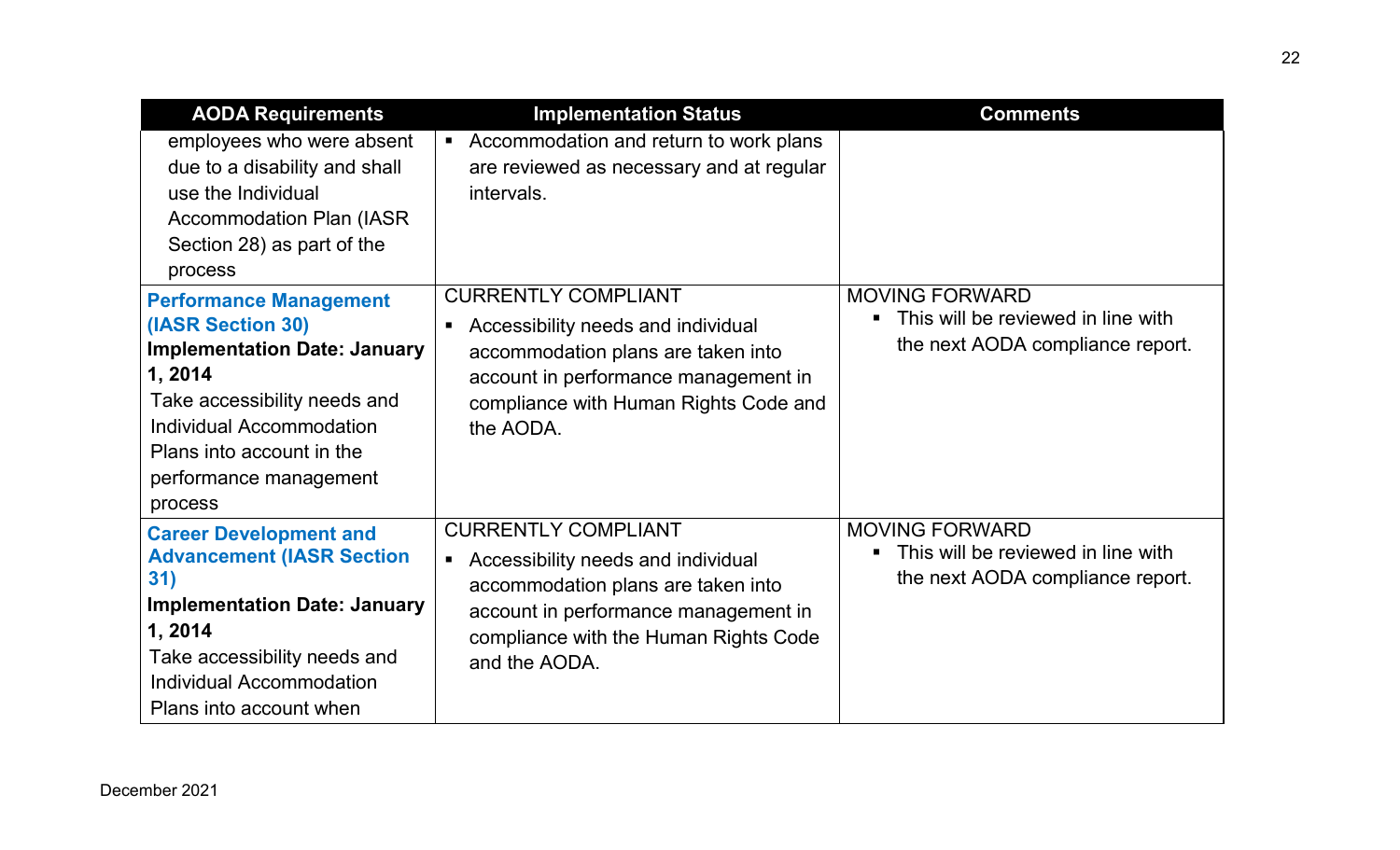<span id="page-22-0"></span>

| <b>AODA Requirements</b>                                                                                                                                                                                                                                                                                                                                                                                                                                                                                                                                              | <b>Implementation Status</b>                                                                                                                                                                              | <b>Comments</b>                                                                                                   |
|-----------------------------------------------------------------------------------------------------------------------------------------------------------------------------------------------------------------------------------------------------------------------------------------------------------------------------------------------------------------------------------------------------------------------------------------------------------------------------------------------------------------------------------------------------------------------|-----------------------------------------------------------------------------------------------------------------------------------------------------------------------------------------------------------|-------------------------------------------------------------------------------------------------------------------|
| providing career development<br>and advancement to employees<br>with disabilities<br>("Career development and<br>enhancement" includes<br>providing additional<br>responsibilities in a current<br>position and the movement of<br>an employee from one job to<br>another that may be higher pay,<br>provide greater responsibility, or<br>be at a higher level in the<br>organization, and is usually<br>based on merit or seniority)<br><b>Redeployment (IASR Section)</b><br>32)<br><b>Implementation Date: January</b><br>1, 2014<br>Take accessibility needs and | <b>CURRENTLY COMPLIANT</b><br>Accessibility needs and individual<br>$\blacksquare$<br>accommodation plans are taken into<br>account in performance management in<br>compliance with the Human Rights Code | <b>MOVING FORWARD</b><br>This will be reviewed in line with the<br>$\blacksquare$<br>next AODA compliance report. |
| Individual Accommodation<br>Plans into account when<br>redeploying employees with<br>disabilities                                                                                                                                                                                                                                                                                                                                                                                                                                                                     | and the AODA.                                                                                                                                                                                             |                                                                                                                   |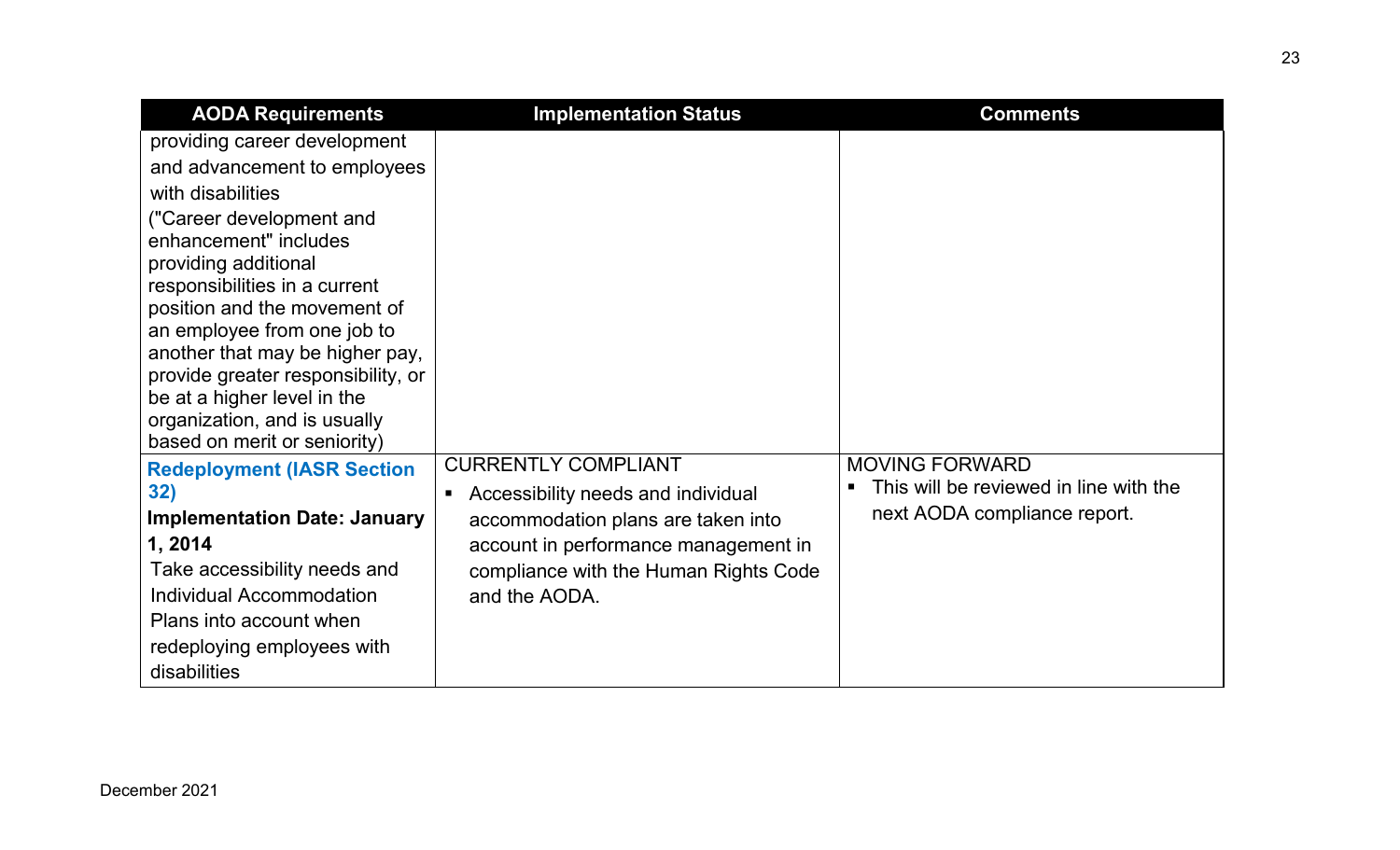## <span id="page-23-0"></span>**Design of Public Spaces Standards**

<span id="page-23-1"></span>

| <b>AODA Requirements</b>                                                                                                                                                                                                                                                                                                                        | <b>Implementation Status</b>                                                                                                                                                                                                                                                                                                                                                                                                                                                                                                                                                                                                                                                                                                                           | <b>Comments</b>                                                                                                                                                                                                                                                                                                                                                                                                                                                                                                                                                                                                                                                                                                                                                   |
|-------------------------------------------------------------------------------------------------------------------------------------------------------------------------------------------------------------------------------------------------------------------------------------------------------------------------------------------------|--------------------------------------------------------------------------------------------------------------------------------------------------------------------------------------------------------------------------------------------------------------------------------------------------------------------------------------------------------------------------------------------------------------------------------------------------------------------------------------------------------------------------------------------------------------------------------------------------------------------------------------------------------------------------------------------------------------------------------------------------------|-------------------------------------------------------------------------------------------------------------------------------------------------------------------------------------------------------------------------------------------------------------------------------------------------------------------------------------------------------------------------------------------------------------------------------------------------------------------------------------------------------------------------------------------------------------------------------------------------------------------------------------------------------------------------------------------------------------------------------------------------------------------|
| <b>Design of Public Spaces</b><br><b>Standards</b><br><b>Implementation Date: January</b><br>1, 2016<br><b>TCHC will meet the</b><br><b>Accessibility Standards for the</b><br>Design of Public Spaces when<br>building ormaking major<br>modifications to public spaces<br>that are newly constructed or<br>redeveloped by January 1,<br>2017. | <b>CURRENTLY COMPLIANT</b><br>Approved by the Board of Directors in<br>$\blacksquare$<br>December 2015, TCHC's Build Standards<br>have provided an effective framework for<br>the implementation of accessible design<br>principles in both new construction and<br>renovation projects throughout the TCHC<br>portfolio.<br>The Build Standards provide guidance for<br>a wide range of applications including<br>accessible unit modifications, common<br>area renovations and exterior landscaping<br>and grounds improvements.<br>As many aspects of our standards exceed<br>$\blacksquare$<br>current building codes and municipal<br>standards, Toronto Community Housing is<br>proud to be industry leaders and<br>innovators in accessibility. | <b>MOVING FORWARD</b><br>These standards are truly a living<br>document. They are constantly<br>evolving, being added to and refined to<br>reflect the needs of TCHC tenants.<br>Their ongoing development is the result<br>of continuing research, healthy debate<br>and the applying of the many lessons<br>learned from the tenants we serve and<br>the projects we deliver. Importantly, this<br>document is born directly from the<br>unique and successful collaboration<br>between the tenant-led, volunteer-<br>based R-PATH committee and our<br>dedicated TCHC staff.<br>These standards continue to be revised<br>on an annual basis, continue to<br>represent a collaboration with R-PATH,<br>and continue to exceed local codes and<br>requirements. |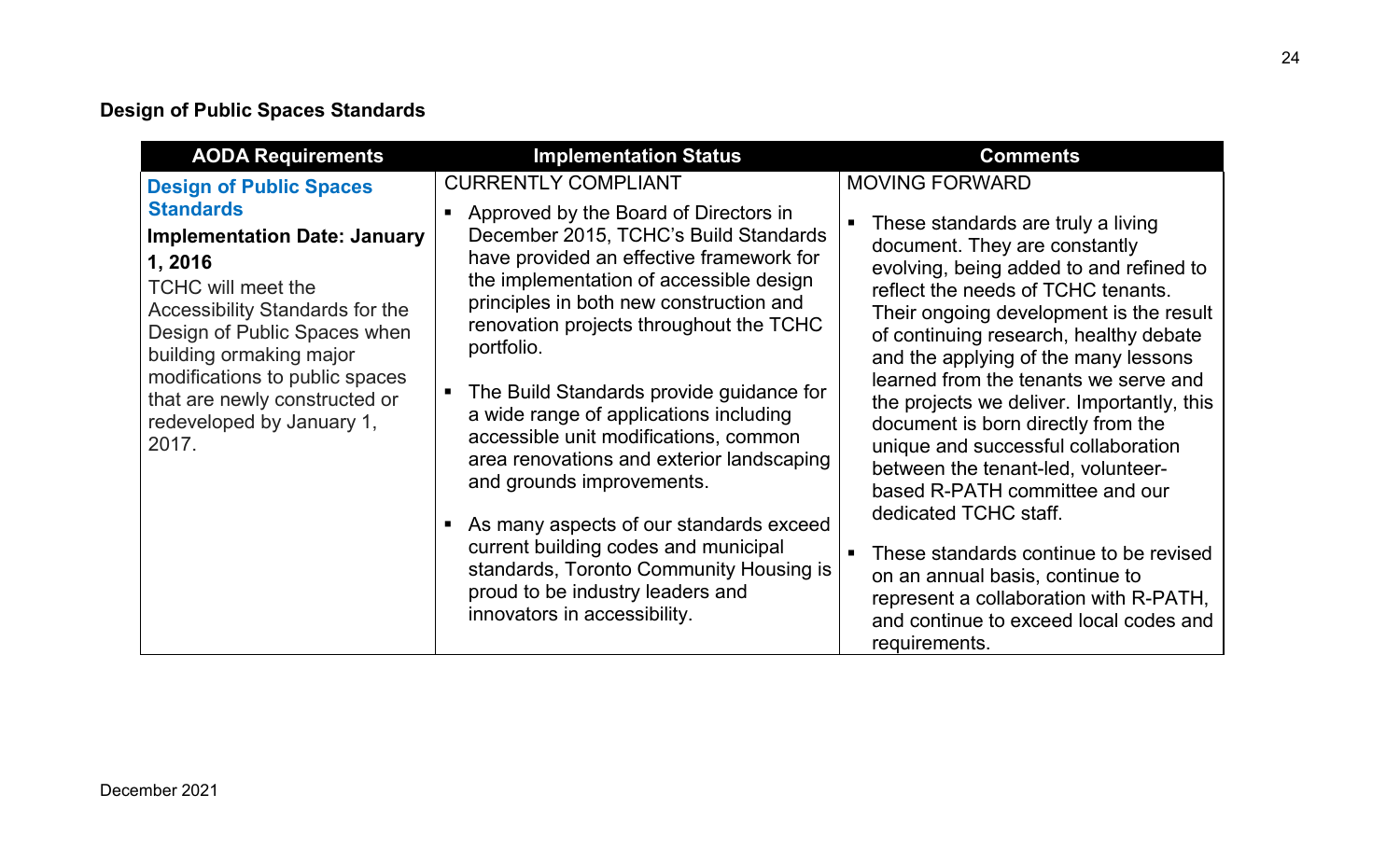## **Accessibility Plan**

<span id="page-24-1"></span><span id="page-24-0"></span>

| <b>AODA Requirements</b>                                                                                                                                                                                                                                                                                                                                                                                                                                                                 | <b>Implementation Status</b>                                                                                                                                                                                                                                                                                                                                                                                                                                                                                                                                                                                                                                                                                                                                                                                                                                                                         | <b>Comments</b>                                                                                 |
|------------------------------------------------------------------------------------------------------------------------------------------------------------------------------------------------------------------------------------------------------------------------------------------------------------------------------------------------------------------------------------------------------------------------------------------------------------------------------------------|------------------------------------------------------------------------------------------------------------------------------------------------------------------------------------------------------------------------------------------------------------------------------------------------------------------------------------------------------------------------------------------------------------------------------------------------------------------------------------------------------------------------------------------------------------------------------------------------------------------------------------------------------------------------------------------------------------------------------------------------------------------------------------------------------------------------------------------------------------------------------------------------------|-------------------------------------------------------------------------------------------------|
| <b>Accessibility Plan (IASR,</b><br><b>Subsection 80(44))</b><br><b>Implementation Date: ongoing</b><br>Ensure that TCHC's multi-year<br>accessibility plan includes: (1)<br>procedures for preventative and<br>emergency maintenance of the<br>accessible elements in public<br>spaces as required under Part<br>IV.1 of the AODA; and (2)<br>procedures for dealing with<br>temporary disruptions when<br>accessible elements required<br>under Part IV.1 are not in<br>working order. | <b>CURRENTLY COMPLIANT</b><br>Procedures for preventative and emergency<br>maintenance of the accessible elements and<br>for dealing with temporary disruptions when<br>accessible elements are not in working order<br>include:<br>• conducting regular inspections for<br>accessible and life safety equipment in all<br>buildings throughout the year;<br>providing tenants 24/7 access to TCHC's<br><b>Client Care Centre to have their needs</b><br>addressed during planned and temporary<br>service disruptions (dispatching staff for<br>repair or direct tenant support);<br>notifying tenants during extended service<br>disruptions and providing direct support,<br>including providing all impacted<br>individuals with reasonable alternative<br>solutions where necessary; and<br>dispatching emergency maintenance<br>services immediately when notified of a<br>service disruption. | <b>MOVING FORWARD</b><br>This will be reviewed in line with<br>the next AODA compliance report. |